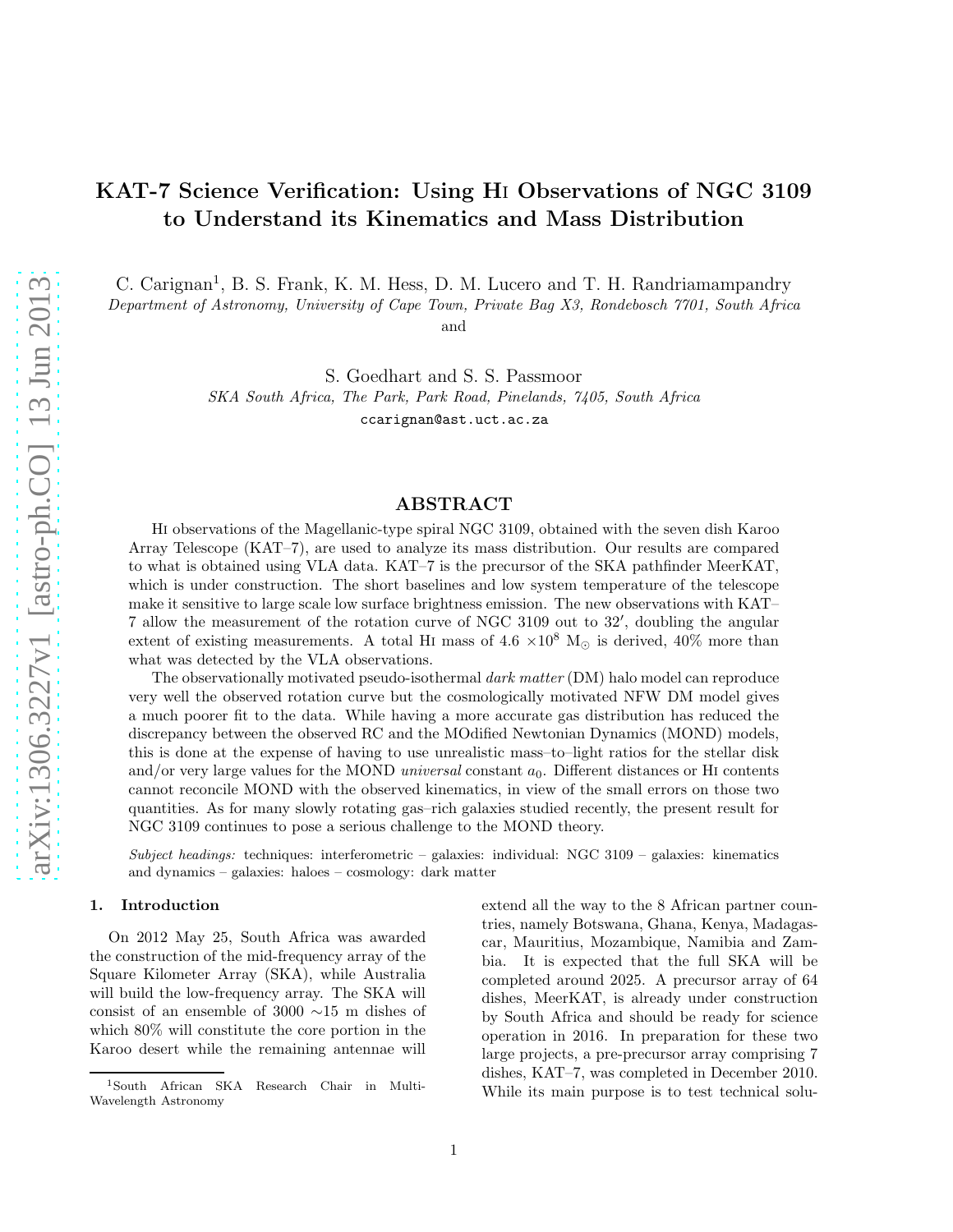tions for MeerKAT and the SKA, scientific targets such as NGC 3109 were also observed during commissioning to test the Hi spectral line mode. In this paper, we compare over 100 hours of observations taken with KAT–7 to previously obtained VLA data and perform a thorough analysis of the mass distribution of NGC 3109.

NGC 3109 is an SB(s)m galaxy [\(de Vaucouleurs et al.](#page-23-0) [1991\)](#page-23-0) on the outskirts of the Local Group [\(van den Bergh](#page-24-0) [1994\)](#page-24-0). It is even believed by certain authors to belong to the Local Group (e.g. [Mateo 1998\)](#page-23-1). While NGC 3109 looks like an Irregular galaxy on short exposures [\(Sandage 1961\)](#page-24-1), it is clearly a spiral on longer exposures [\(Carignan 1985\)](#page-23-2). Spiral arms are clearly visible, especially on the east side. This small spiral (scale length  $\alpha^{-1} = 1.2$  kpc) is a Low Surface Brightness (LSB) system with  $B(0)_c =$ 23.17 [\(Carignan 1985\)](#page-23-2). Its optical parameters are summarized in Table [1.](#page-1-0) One important parameter for mass modeling is the distance. Fortunately, because of its proximity, numerous Cepheids were observed in this Magellanic-type spiral, The most recent measurements are summarized in Table [2.](#page-1-1) For this study, we adopt a distance of  $1.30 \pm 0.02$ Mpc (Soszyński et al. 2006).

NGC 3109 is of significant scientific interest for two main reasons. Firstly, [Jobin & Carignan](#page-23-3) [\(1990\)](#page-23-3) used observations with the hybrid VLA DnC configuration (synthesized beam of  $36'' \times$  $27''$  and velocity resolution of 10.3 km s<sup>-1</sup>) to perform a dynamical study of this galaxy, comparing the rotation curve (RC) derived from a tilted-ring analysis (see Sec. [3.4.1\)](#page-8-0) to models composed of a luminous disk (stars & gas) and of a dark isothermal (ISO) halo (see Sec. [4.1.1\)](#page-12-0). Such a mass model provides an excellent fit to this nearly solid-body type RC. Combining the H<sub>I</sub> RC with higher resolution  $H\alpha$  kinematical data, [Blais–Ouellette, Amram & Carignan](#page-23-4) [\(2001\)](#page-23-4) also obtained a very good ISO Dark Matter (DM) model but a much less accurate fit for the cosmologically motivated NFW [\(Navarro, Frenk & White 1997\)](#page-24-3) DM model.

Recently, it was also shown that a MOdified Newtonian Dynamics [\(Milgrom 1983,](#page-24-4) [1988\)](#page-24-5) model (MOND) could not reproduce the NGC 3109's RC [\(Randriamampandry 2013\)](#page-24-6), at least with the data available. With our new data, it should be possible to compare DM (ISO and NFW) models to MOND (no dark matter) models and see

<span id="page-1-0"></span>Table 1: Optical parameters of NGC 3109 (DDO 236).

| Parameter                          |                                                | Ref               |
|------------------------------------|------------------------------------------------|-------------------|
| Morphological type                 | SB(s)m                                         | (1)               |
| Right Ascension (J2000)            | $10^{\rm h}$ 03 <sup>m</sup> 06.7 <sup>s</sup> | (1)               |
| Declination (J2000)                | $-26^{\circ}$ 09' 32"                          | (1)               |
| Distance Modulus $(m-M)_0$         | $25.57 \pm 0.02$                               | (2)               |
| Distance (Mpc)                     | $1.30 \pm 0.02$                                | (2)               |
| Scale (pc $\rm{arcmin}^{-1}$ )     | 378                                            |                   |
| Isophotal major diameter, $D_{25}$ | 14.4'                                          | (3)               |
| Holmberg radius, $R_{HO}$          | 13.3'                                          | (3)               |
| Total apparent B magnitude         | 10.27                                          | (4)               |
| Corrected apparent $B$ mag.        | 9.31                                           | (1)               |
| Absolute $B$ magnitude             | $-16.26$                                       | $\left( 2\right)$ |
| Exponential disk parameters:       |                                                |                   |
| Central $B(0)_c$                   | 23.17                                          | (4)               |
| Scale length, $\alpha^{-1}$ (kpc)  | 1.2                                            | 4                 |

References. — (1) [de Vaucouleurs et al. \(1991\)](#page-23-0);

(2) Soszyński et al. (2006); (3) [Jobin & Carignan \(1990\)](#page-23-3);

(4) [Carignan \(1985](#page-23-2)).

<span id="page-1-1"></span>Table 2: Cepheids distance estimates for NGC 3109.

| Reference                            | (Mpc)               |
|--------------------------------------|---------------------|
| Soszyński et al. (2006)              | $1.30 \pm 0.02$     |
| Pietrzyński et al. (2006)            | $1.28 \pm 0.03$     |
| Musella, Piotto & Capaccioli (1997)  | $1.36 \pm 0.10$     |
| Capaccioli, Piotto & Bresolin (1992) | $1.26 \pm 0.10$     |
| Mean Cepheids distance               | $< 1.30 \pm 0.04 >$ |

if NGC 3109 really challenges the MOND theory. This is not the first time that NGC 3109 poses problems to MOND (see e.g. [Sanders 1986;](#page-24-9) [Begeman, Broeils & Sanders 1991\)](#page-23-6).

Secondly, [Barnes & de Blok \(2001\)](#page-23-7) used 21cm Multibeam data with the Parkes 64m dish (beam  $\sim$  15.5' and velocity resolution of 1.1 km s<sup>-1</sup>) to study the environment of NGC 3109. They provide a compelling argument that the warp in the Hi disk of NGC 3109 could be due to a dynamical encounter with the Antlia dwarf. This is also suggested by the elongation of the optical isophotes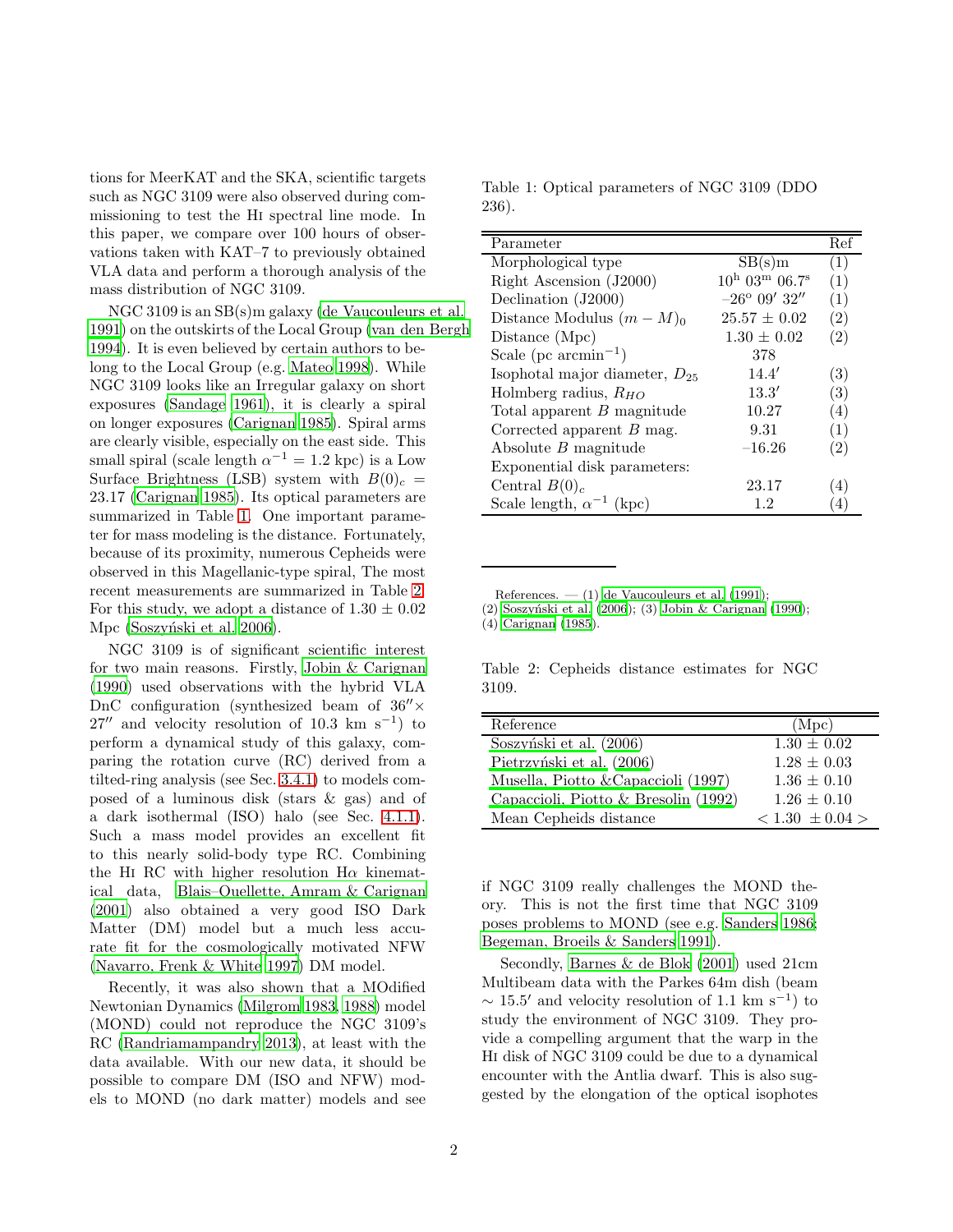of NGC 3109 toward the south [\(Jobin & Carignan](#page-23-3) [1990\)](#page-23-3) and those of Antlia in the direction of NGC 3109 [\(Penny et al. 2012\)](#page-24-10).

However, recent derivation of various merger and/or interaction parameters (e.g. asymmetry, clumpiness) by [Pimbblet & Couch \(2012\)](#page-24-11) are consistent with Antlia being an undisturbed dwarf elliptical. In fact, despite its dSph appearance, Antlia is better classified as a dSph/dIrr transition type [\(Grebel, Gallagher & Harbeck 2003\)](#page-23-8) because of its high Hi content. With high sensitivity and mainly better spatial resolution observations (KAT–7 vs HIPASS), it should be possible to map much better the traces of that interaction, if it exists. An encounter/interaction that has significantly altered NGC3109's kinematics would give less weight to the finding that MOND cannot reproduce the rotation curve.

The remainder of this paper is as follows. In Sec. [2,](#page-2-0) a description of the new radio interferometer KAT-7 is given. Sec. [3.1](#page-3-0) describes in details the new Hi data obtained with KAT–7, Sec. [3.2](#page-6-0) those from the VLA–ANGST survey and Sec. [3.3](#page-7-0) compares the different data sets. Sec. [3.4](#page-8-1) derives the optimal RC that is used for the DM (ISO and NFW) and MOND models of Sec. [4.](#page-11-0) A discussion follows in Sec. [5](#page-16-0) and a summary of the results and the final conclusions are given in Sec. [6.](#page-18-0)

#### <span id="page-2-0"></span>2. A New Radio Interferometer: KAT–7

The seven-dish KAT–7 array, shown in Fig. [1,](#page-2-1) was built as an engineering testbed for the 64 dish Karoo Array Telescope, known as MeerKAT, which is the South African pathfinder for the Square Kilometer Array (SKA). KAT–7 and MeerKAT are located close to the South African SKA core site in the Northern Cape's Karoo desert region. KAT–7 is remotely controlled from Cape Town, some 800 km away from the site. Construction of the array started in early 2008 and was completed in December 2010, with "first light" fringes obtained between two antennas in December 2009. The instrument is now in its science verification stage.

The array is extremely compact, with baselines ranging between 26 m to 185 m. The KAT-7 layout was determined using the optimization algorithm described in [de Villiers \(2007\)](#page-23-9), which determined a layout with a Gaussian UV



Fig. 1.— Aerial view of the KAT–7 array in the Northern Cape's Karoo desert, South Africa.

<span id="page-2-1"></span>distribution for a specified observation setting. The observation setting being optimized in this case was an 8 hour track (symmetric hour angle range), on a target at a –60 degree declination. The optimization objective was a Gaussian UV distribution at 1.4GHz, yielding a Gaussian synthesized beam with low sidelobes. Several randomly seeded layouts were generated and were evaluated for a set of observation options (time durations: snapshot, 4hr, 8hr, 12hr; declinations:  $0, -30, -60, -90$  degrees). The layout selected had the lowest sidelobes for the largest number of test observation settings considered. The antenna layout can be found at https://sites.google.com/a/ska.ac.za/public/kat-7.

The KAT-7 dishes have a prime-focus alt-az design with a  $F/D$  of 0.38, optimized for single-pixel L-band feeds. The low noise amplifiers (LNAs) for the feeds are cryogenically cooled to 80 K using Stirling coolers. The key system specifications for KAT–7 are summarized in Table [3.](#page-3-1) The digital backend of the system is an FPGA (Field Programmed Gate Array)-based, flexible packetised correlator using the Reconfigurable Open Architecture Computing Hardware (ROACH: https://casper.berkeley.edu/wiki/ROACH), which is a flexible and scalable system enabling spectral line modes covering a wide range of resolutions. Table [4](#page-3-2) gives the details of the recently commissioned correlator modes. Digital filters give a flat bandpass over the inner 75% of the band with a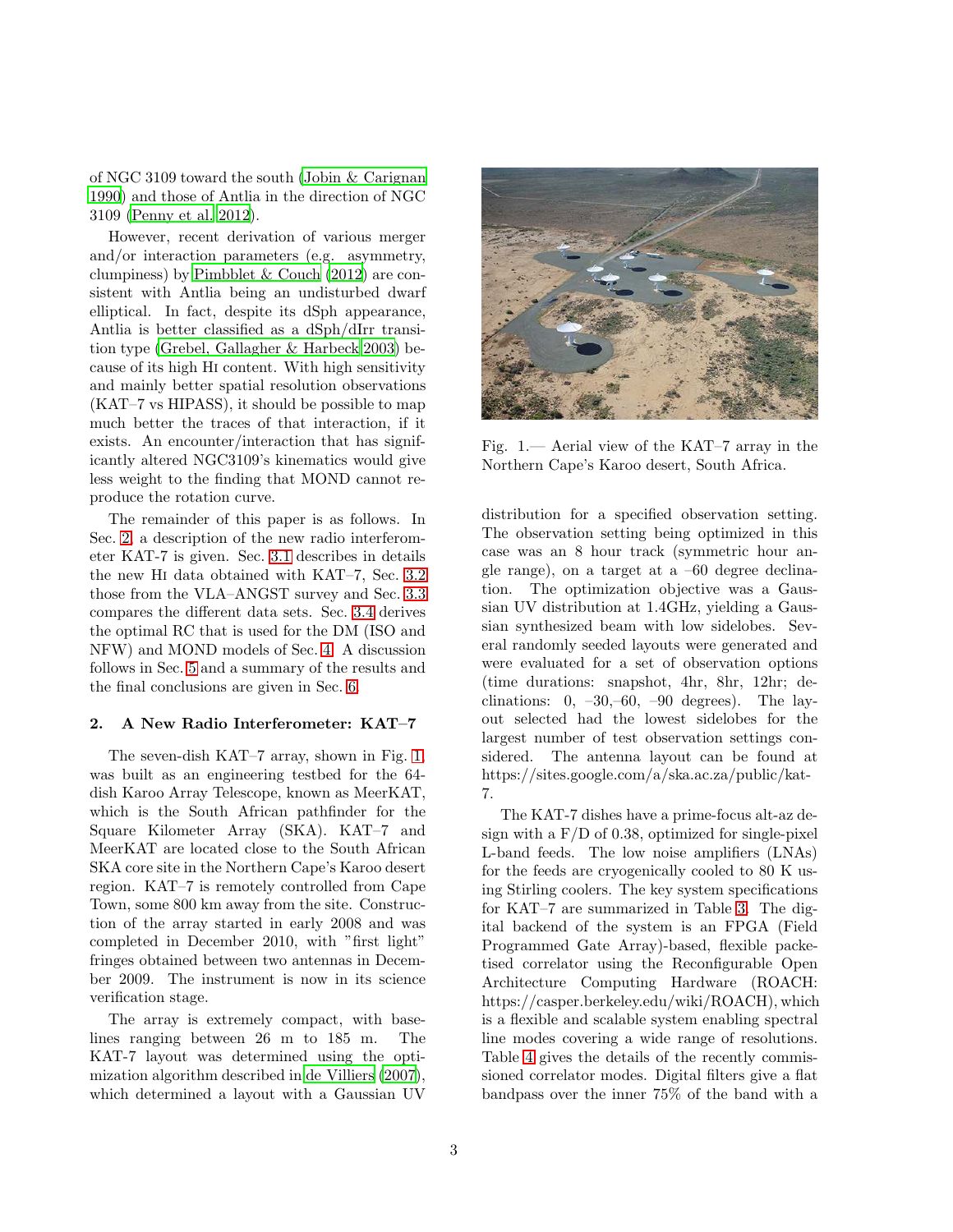rapid roll-off at the edges of the band.

<span id="page-3-1"></span>Table 3: KAT–7 specifications.

| Parameter                      | Value                |
|--------------------------------|----------------------|
| Number of antennas             | 7                    |
| Dish diameter                  | $12 \text{ m}$       |
| Min baseline                   | 26 m                 |
| Max baseline                   | $185 \text{ m}$      |
| Frequency range                | $1200 - 1950$ MHz    |
| Max instantaneous bandwidth    | $256$ MHz            |
| Polarisation                   | Linear H $\&$ V      |
| $T_{sys}$                      | 26 K                 |
| Aperture efficiency            | 0.65                 |
| System Equivalent Flux Density | $1000$ Jy            |
| Latitude                       | $-30:43:17.34$       |
| Longitude                      | 21:24:38.46          |
| Elevation                      | $1038 \; \mathrm{m}$ |
| Digital back-end               | ROACH boards         |

<span id="page-3-2"></span>Table 4: KAT–7 correlator modes.

| mode       | total BW | number of | channel BW |
|------------|----------|-----------|------------|
|            | (MHz)    | channels  | `kHz)      |
| c16n2M4k   | 1.5625   | 4096      | 0.381      |
| c16n7M4k   | 6.25     | 4096      | 1.526      |
| c16n25M4k  | 25       | 4096      | 6.104      |
| c16n400M4k | 256      | 1024      | 390.625    |

CASA (Common Astronomy Software Applications; [McMullin et al. 2007\)](#page-24-12) is the standard data reduction package being used for the reduction of the KAT–7 data and is anticipated to be used for MeerKAT.

## 3. Hi Observations of NGC 3109

The KAT–7 Hi observations of NGC 3109 provide a unique opportunity to simultaneously achieve Hi spectral-line science verification and an original scientific result. They complement the high spatial resolution ( $\sim 10''$ ) but small field of view  $(\sim 30')$  of the VLA–ANGST data [\(Ott et al.](#page-24-13) [2012\)](#page-24-13) and the high sensitivity ( $\sim 10^{17}$  cm<sup>-2</sup>) but low spatial resolution (∼ 15.5 ′ ) Multibeam data [\(Barnes & de Blok 2001\)](#page-23-7). With its short baselines and low system temperature ( $T_{sys} \sim 26K$ ), KAT–

7 is very sensitive to low surface brightness and large scale Hi emission, characteristic of the signal expected from NGC 3109.

#### <span id="page-3-0"></span>3.1. KAT–7 data on NGC 3109

In order to observe the Hi in both NGC 3109 and Antlia, plus possible signs of interaction between the two, a mosaic of 3 fields was obtained to have good sensitivity over a region of  $1.5^{\rm o}({\rm EW})\times$ 3 o (NS). The data was collected over 13 observing sessions between 2012 November 20 and 2012 December 26 using the c16n7M4k spectral line mode (Table [4\)](#page-3-2) for a median of 11 hours in each session and a total of  $122^{\mathrm{h}}43^{\mathrm{m}}56^{\mathrm{s}}$ , including calibration. This yielded a total time on source of  $\sim$  25 hours for each pointing.

The first three sessions were taken with 6 cold antennae, but the entire array was available for the remaining 10 observing sessions. The roughly 1 degree beam of KAT-7 is just large enough to image NGC 3109 in a single pointing. We used three pointings positioned in a straight line and extending slightly to the SE to mosaic the region between NGC 3109 and Antlia. The distance between pointings was chosen to give a uniform coverage between the phase centers. The c16n7M4k correlator mode gives velocity channels of 0.32 km s<sup>-1</sup> over a flat bandpass of  $\sim$  1000 km s<sup>-1</sup>, centered at 1417 MHz. The large bandwidth allows to collect Hi data on background galaxies in the field.

The basic data reduction was done in CASA 3.4.0 and 4.0.0. More advanced analysis was done using either AIPS [\(Greisen 2003\)](#page-23-10), MIRIAD [\(Sault, Teuben & Wright 1995](#page-24-14)) and/or GIPSY [\(van der Hulst et al. 1992\)](#page-24-15). To start with, the data was flagged in an automated way to discard data for shadowing and flux calibrators below 20 degrees in elevation. The data was additionally examined as a function of frequency and baseline, and flagged by hand.

This testing of the HI spectral line mode led to the discovery of faint, very narrow, internally generated radio frequency interference (RFI) originating along the signal path, which has since been successfully eliminated in KAT-7 by the insertion of a low-pass filter. The RFI in our data is antenna dependent and only affects about 30 channels out of the central 3000 on three antennae. One of the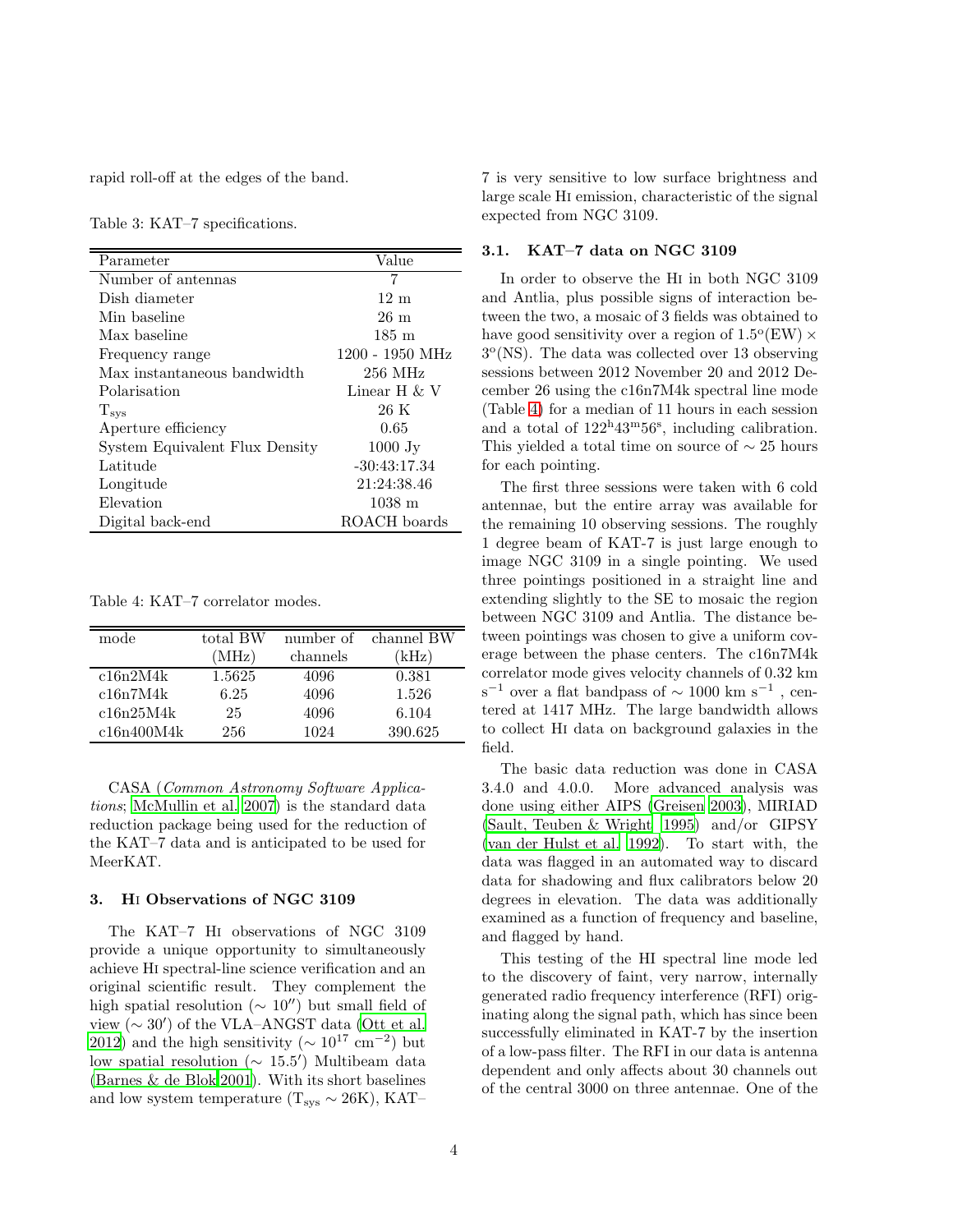primary goals of the science verification phase is exactly to identify these type of problems and correct for them.

The standard interferometric data reduction strategy that has been employed for decades in AIPS and Miriad has been used. Each of the 13 observing sessions was reduced individually. Continuum subtraction was accomplished by selecting line free channels and using a first order fit. KAT– 7 does not use Doppler tracking, and CASA does not fully recognize frequency keywords, so special care was taken to produce image cubes with the proper velocity coordinates. This was a three steps process accomplished by:

- setting the MEAS FREQ REF and REF FREQUENCY keywords in the SPECTRAL WINDOW table,
- specifying the reference frequency and setting the output frame to optical, barycentric in CVEL, and
- specifying the rest frequency again in the task CLEAN.

The calibration was applied and the three mosaic pointings were then SPLIT from the calibration sources. The data were averaged in time from 5 to 10 second integrations, and spectrally from  $0.32~{\rm km~s^{-1}}$  to  $1.28~{\rm km~s^{-1}}$  channels. All 13 data sets were then combined in CONCAT.

The data was imaged using the mosaic mode and the multi–scale clean option. Three cubes were produced by applying natural (na), uniform  $(un),$  and neutral (ro: robust=0) weighting (Ta-ble [5\)](#page-4-0) to the uv data. The robust=0 cube was cleaned interactively using a mask to select regions of galaxy emission by hand in each channel. After each major clean cycle, the mask was expanded to include regions of fainter galaxy emission. After a final mask was created, the cube was reproduced using the final mask in a non-interactive clean down to the noise threshold. All cubes and images were produced using the same mask derived from the robust=0 weighted cube. This provided a compromise between surface brightness sensitivity to large-scale emission and a low noise threshold, while mitigating confusion from sidelobes and low-level artifacts due to instrument calibration.

In addition to NGC 3109, Antlia, ESO 499- G037 and ESO 499-G038, an HI cloud which has Table 5: Parameters of the KAT–7 observations.

<span id="page-4-0"></span>

| Parameter                                         | Value                                     |
|---------------------------------------------------|-------------------------------------------|
| Start of observations                             | 20 nov. 2012                              |
| End of observations                               | 26 dec. 2012                              |
| Total integration per pointing                    | 24.75 hours                               |
| FWHM of primary beam                              | 58.67'                                    |
| Total Bandwidth                                   | $6.25$ MHz                                |
| Central frequency                                 | 1417 MHz                                  |
| Channel Bandwidth (4 x 1.526 kHz)                 | $6.1$ kHz                                 |
| Number of channels $(4096/4)$                     | 1024                                      |
| Channel width $(4 \times 0.32 \text{ km s}^{-1})$ | $1.28 \text{ km s}^{-1}$                  |
| Maps gridding                                     | $55^{\prime\prime}$ x $55^{\prime\prime}$ |
| Maps size                                         | $128 \times 256$                          |
| Flux/bandpass calibrator                          | 3C138                                     |
| Phase calibrator                                  | 0118-317                                  |
| Robust $= 0$ weighting function                   |                                           |
| FWHM of synthesized beam                          | $212''$ x $201''$                         |
| RMS noise                                         | $5.6 \mathrm{mJy/beam}$                   |
| Conversion $\mathrm{K}/(1 \mathrm{mJy/beam})$     | 0.014                                     |
| Natural weighting function                        |                                           |
| FWHM of synthesized beam                          | 264"x 233"                                |
| RMS noise $(mJy/beam)$                            | $3.7 \mathrm{mJy/beam}$                   |
| Conversion $\mathrm{O}(K/(1 \text{ mJy/beam})$    | 0.010                                     |
| Uniform weighting function                        |                                           |
| FWHM of synthesized beam                          | 203''x 196''                              |
| RMS noise                                         | $9.1 \mathrm{mJy/beam}$                   |
| Conversion $\mathrm{K}/(1 \mathrm{mJy/beam})$     | 0.015                                     |

no known optical counterpart was serendipitously discovered to the north of ESO 499-G038 at a similar velocity (Figure [2\)](#page-5-0). The channels that contain this emission are remarkably clean and uniform in their noise characteristics. By contrast the channels which contain the brightest HI emission from NGC 3109 contain artifacts from sidelobes of the telescope's synthesized beam, which we have been unable to remove completely. The noise value in these channels is three times higher than elsewhere in the cube. For our analysis of NGC 3109, the cube produced with na weighting is used, except for the map showing the sum of all the channels (Figure [2\)](#page-5-0) which used the ro weighting scheme. The parameters of the KAT–7 observations are summarized in Table [5.](#page-4-0)

Fig. [2](#page-5-0) shows the total intensity map for all the channels of the data cube. The lowest contour is at  $1.0 \times 10^{19}$  atoms cm<sup>-2</sup>. Besides NGC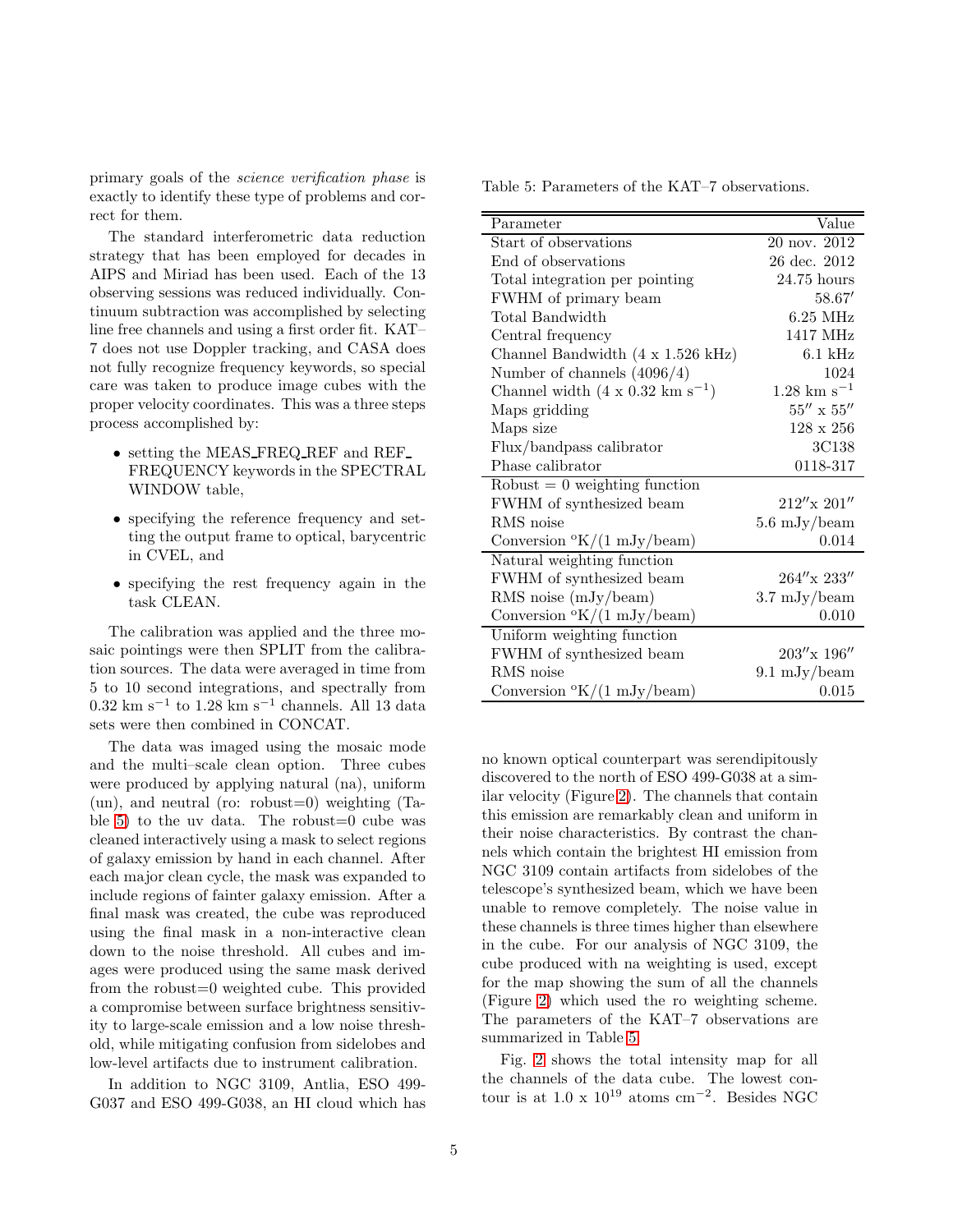3109 to the north and Antlia to the south, the two background galaxies ESO 499-G037 (10:03:42  $-27:01:40; V_{sys} = 953 \text{ km s}^{-1}$  and ESO 499-G038  $(10:03:50-26:36:46; V_{sys} = 871 \text{ km s}^{-1})$  are clearly visible. More details about these two systems will be given in the Appendix. As mentioned earlier, the small cloud between ESO 499-G038 and NGC 3109 has no obvious optical counterpart. However, it is clearly associated with ESO 499-G038 and not NGC 3109, being at a velocity  $> 900$  km  $s^{-1}$ .



<span id="page-5-0"></span>Fig. 2.— Sum of the channel maps of the KAT-7 Hi mosaic. The centers of the 3 fields are shown with red crosses. The contours are 0.1, 0.2, 0.3, 0.6, 1.0, 1.6, 3.2, 6.4, 12.8  $\times$ 10<sup>20</sup> atoms cm<sup>-2</sup>, superposed on a DSS B image. NGC 3109 ( $V_{sys}$  =  $404 \text{ km s}^{-1}$ ) at the top and Antlia  $(V_{sys} = 360 \text{ km})$ s<sup>-1</sup>) at the bottom are shown with white contours. The two background galaxies ESO 499-G037  $(V_{sys}$  $= 953$  km s<sup>-1</sup>), ESO 499-G038 ( $V_{sys} = 871$  km  $(s^{-1})$  and its associated HI cloud  $(V_{sys} = 912 \text{ km})$ s<sup>-1</sup>) are shown with blue contours. The synthesized beam is shown in the upper-right corner.

The natural weighted cube is the best place to

look for low-surface brightness emission between NGC 3109 and Antlia, but there is no obvious evidence of it there. In fact the elevated noise and strong sidelobes in the channels, which contain bright NGC 3109 data, prevent us from detecting lower surface brightness emission and limit what we can learn from smoothing the data. This work on NGC 3109 showed that better models of the KAT-7 primary beam are needed for calibration before we can go deeper.

Fig. [3](#page-5-1) shows the result of the moment analysis of the NGC 3109 data. It can be seen that the HI extends over nearly  $1^{\circ}$ , more than 4 times the optical diameter  $(D_{25})$ . The nearly parallel isovelocity contours, typical of a solid–body type rotation curve, are clearly visible, as well as the warp of the Hi disk in the outer parts. The velocity dispersion map shows very well the gradient of  $\sigma$  from 15 km s<sup>-1</sup> in the center down to 5 km s<sup>-1</sup> at the edge of the disk.



<span id="page-5-1"></span>Fig. 3.— Moment maps of NGC 3109 from the KAT-7 na data cube. (top-left): total Hi emission map with the synthesize beam in the bottom– left corner. The contours are 0.4, 0.8, 1.6, 3.2, 6.4, 12.8, 25.6 ×10<sup>20</sup> atoms cm<sup>-2</sup>, superposed on a DSS B image. (top-right): total Hi emission map; (bottom-left): velocity field. The contours are 350, 370, 390, 410, 430, 450 km s<sup>−</sup><sup>1</sup> ; (bottomright): velocity dispersion.

Fig. [4](#page-6-1) gives the integrated Hi profile for NGC 3109. Profile widths of  $\Delta V_{50} = 118 \pm 3$  km s<sup>-1</sup>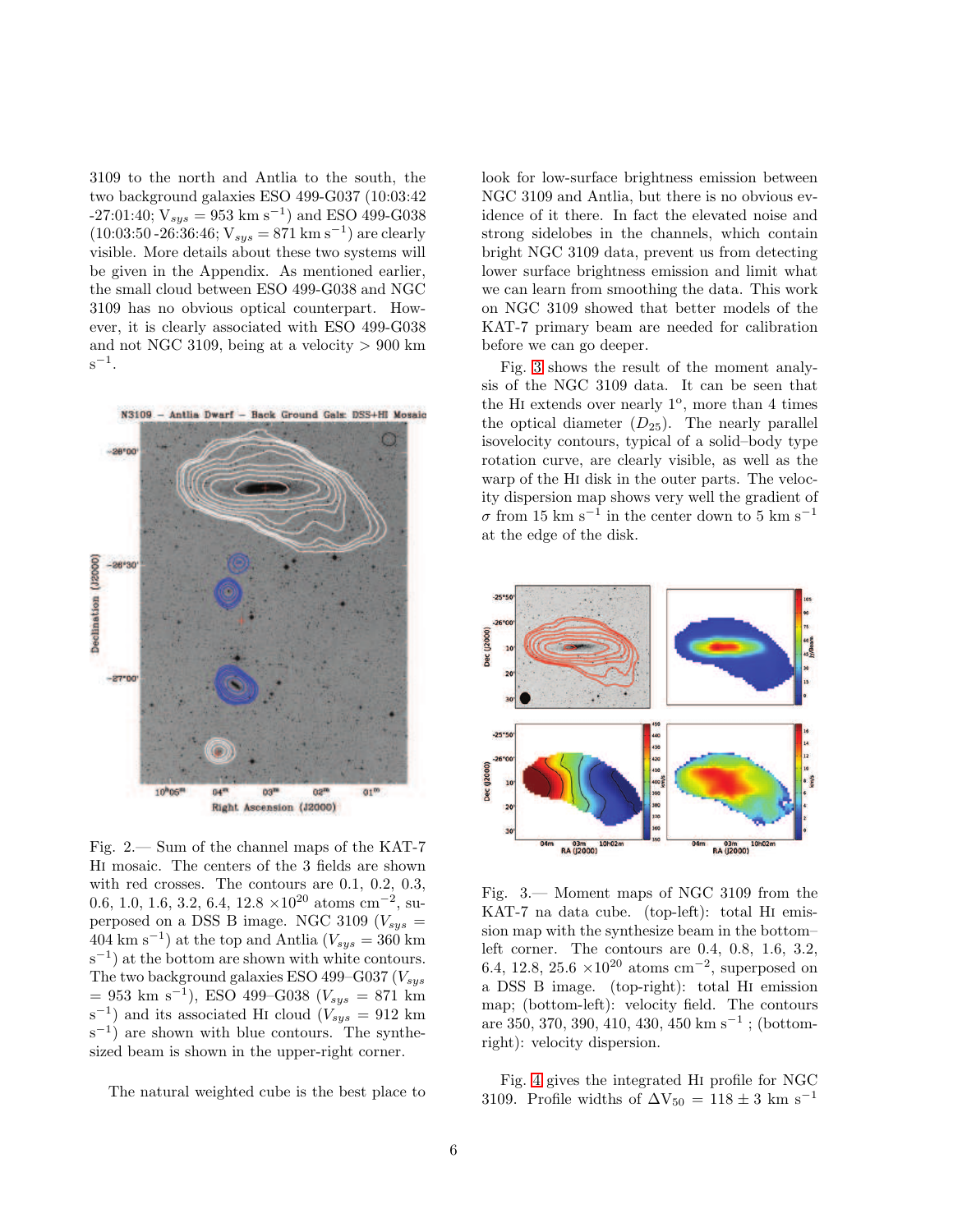and  $\Delta V_{20} = 136 \pm 3$  km s<sup>-1</sup> are derived. Since the Hi distribution is clearly lopsided, with more gas on the approaching (SW) than on the receding side, we adopt the midpoint velocity of  $404 \pm 2$  km s<sup>-1</sup> as more representative of the systemic velocity than the intensity–weighted mean velocity. This can be compared to 404 km s<sup>-1</sup>,  $\Delta V_{50} = 123$  km  $s^{-1}$  and  $\Delta V_{20} = 137$  km  $s^{-1}$  in [Jobin & Carignan](#page-23-3) [\(1990\)](#page-23-3). An integrated flux of  $1142 \pm 110$  Jy km s<sup>-1</sup> is measured which corresponds at our adopted distance of 1.3 Mpc to a HI mass of  $M_{\text{HI}} = 4.6 \times 10^8$  $M_{\odot}$  for a HI mass–to–luminosity ratio  $M_{\rm HI}/L_B$ of 1.0, showing the gas–rich nature of NGC 3109. With a HPBW of the primary beam of nearly one degree and the short baselines available, no flux should be missed by these observations.



<span id="page-6-1"></span>Fig. 4.— Global Hi line profile of NGC 3109 from the KAT-7 na data cube. The small dip ∼450 km s−<sup>1</sup> is due to internally generated narrow band RFI.

Two methods of kinematical analysis will be used for the NGC 3109 data, namely an intensityweighted moment analysis and a Gauss–Hermite polynomial profile fit. With such high S/N data and low velocity gradient RC, not much difference is expected between the two types of analysis. As a result, the analysis yielding the smaller errors and the largest radius RC will be used for the mass model analysis in Sec. [4.](#page-11-0) The RCs are derived in <span id="page-6-0"></span>Sec. [3.4.](#page-8-1)

## 3.2. VLA–ANGST data on NGC 3109 and Antlia

NGC 3109 and Antlia were observed at the VLA as part of the VLA–ANGST survey [\(Ott et al.](#page-24-13) [2012\)](#page-24-13). The galaxies were observed for  $\sim$ 9 hours in BnA, ∼3 hours in CnB and ∼3 hours in DnC configurations giving access to scales from  $\sim 6$ " to ∼15'. The hybrid configurations were used to get more circular beams for these two southern objects. The data were gridded with two different weighting functions: na weighting for maximum sensitivity and ro weighting for maximum spatial resolution (smaller synthesized beam). We use the ro weighted maps for NGC 3109 and the na weighted maps for Antlia. The parameters of the VLA observations are given in Table [6.](#page-6-2)

Table 6: Parameters of the VLA–ANGST observations.

<span id="page-6-2"></span>

| , were the                                  |                              |                      |
|---------------------------------------------|------------------------------|----------------------|
| Parameter                                   | $\overline{\text{NGC}}$ 3109 | Antlia               |
| FWHM of primary beam                        | 31.5'                        | 31.5'                |
| FWHM of synthesized beam                    | $7.6'' \times 5.0''$         | $14.1''$ x $13.9''$  |
| Total Bandwidth (MHz)                       | 1.56                         | 0.78                 |
| Number of channels                          | 256                          | 128                  |
| Central frequency (MHz)                     | 1418.5                       | 1418.6               |
| Channel width $(km s^{-1})$                 | 1.3                          | 1.3                  |
| RMS noise $(mJy/beam)$                      | 1.7                          | 1.0                  |
| Conversion $\mathrm{O}(1 \text{ mJy/beam})$ | 15.8                         | 3.06                 |
| Maps gridding                               | $1.0''$ x $1.0''$            | $1.5'' \times 1.5''$ |
| Maps size                                   | 2048 <sup>2</sup>            | $1024^2$             |
| Weighting function                          | robust                       | natural              |
| Phase calibrator                            | 0921-263                     | 0921-263             |

Figure [5](#page-7-1) shows the velocity field obtained with the ANGST data for NGC 3109. The nearly parallel contours are again clearly visible. From the Hi emission map, we measure a total flux of 723 Jy km s−<sup>1</sup> which, at our adopted distance, corresponds to a  $M_{\text{H I}} = 2.9 \times 10^8$  M<sub>☉</sub>, which is nearly 40% less than the Hi detected with KAT–7. Because the VLA is not sensitive to scales larger than 15′ , the VLA-ANGST data will be missing some flux and their Hi mass will be clearly underestimated for NGC 3109. In fact, the Hi mass measured is exactly the same as that found by [Jobin & Carignan \(1990](#page-23-3)) with a VLA mosaic of two fields. So the problem with the VLA data is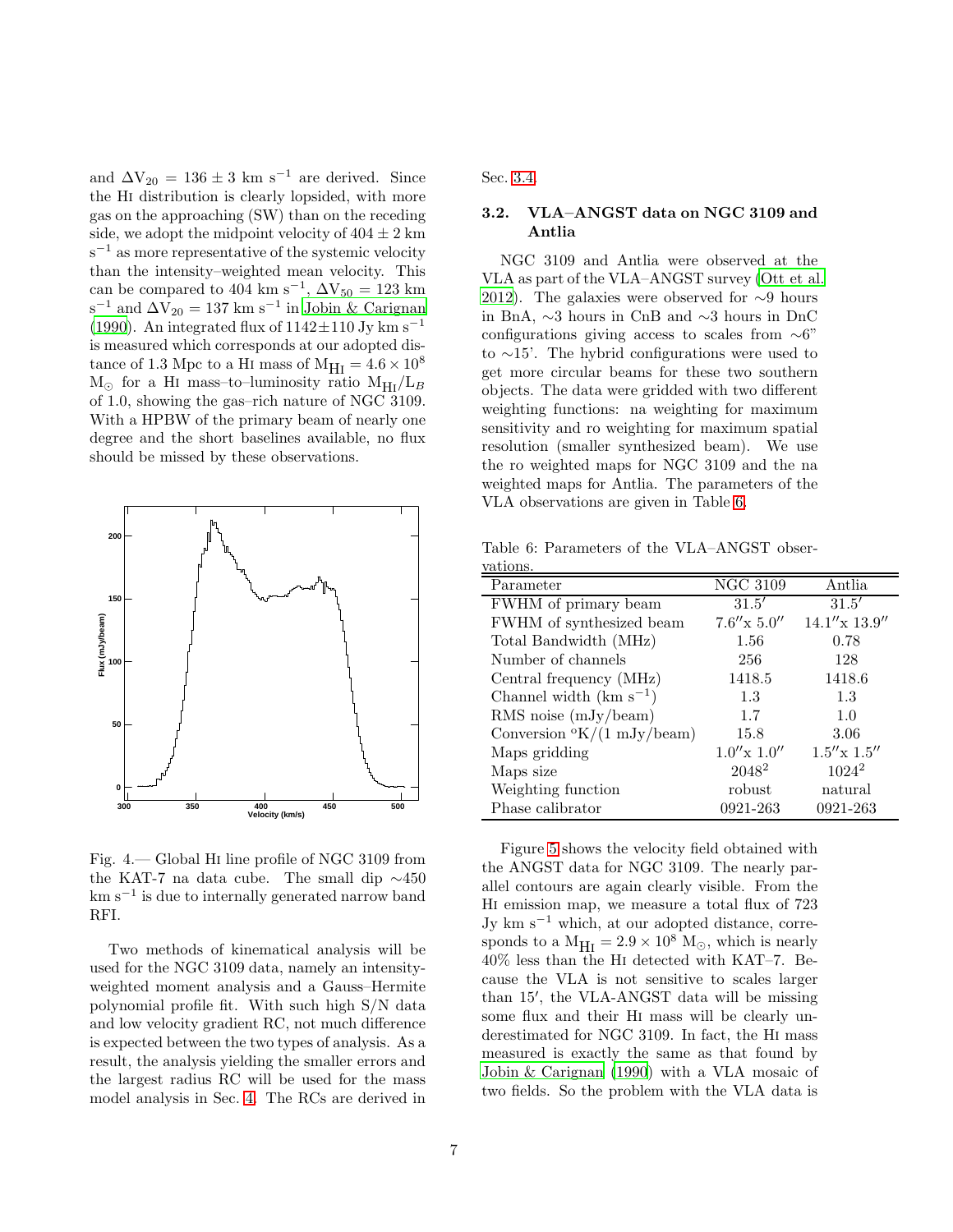not as much the smaller HPBW of the antennae but more the lack of short baselines.



<span id="page-7-1"></span>Fig. 5.— Velocity field for the ro-weighted VLA– ANGST velocity field.

The VLA–ANGST data, with its high spatial resolution, is much better suited to study the Hi distribution in Antlia, since KAT–7 has barely two beamwidths across the object. Figure [6](#page-7-2) gives the total Hi emission map for Antlia, where the lowest contour corresponds to  $3.0 \times 10^{19}$  atoms cm<sup>-2</sup>. A total flux of  $3.7 \pm 0.4$  Jy km s<sup>-1</sup> is found which, at an adopted distance of  $1.31 \pm 0.03$ Mpc [\(Pimbblet & Couch 2012\)](#page-24-11), corresponds to a  $M_{\text{H I}} = 1.50 \pm 0.15 \times 10^6$  M<sub>☉</sub>. This time, most of the flux should have been detected since Antlia is much smaller than NGC 3109. However, this total flux is twice as much as that of the HIPASS data where [Barnes & de Blok \(2001\)](#page-23-7) found  $1.7 \pm 0.1$ Jy km s<sup>−</sup><sup>1</sup> and still 40% more than the value of  $2.7 \pm 0.5$  Jy km s<sup>-1</sup> found by Fouqué et al. (1990). The reason for this large difference is not clear. But since we do not have access to the raw data, it is difficult for us to investigate further.

Figure [7](#page-7-3) gives the integrated Hi profile for Antlia. An integrated flux of  $3.7 \pm 0.30$  Jy km s −1 is found, which is similar to the flux derived from the Hi emission map. An intensity-weighted mean velocity of  $360 \pm 2 \text{ km s}^{-1}$  is derived along with  $\Delta V_{50} = 23 \pm 3$  km s<sup>-1</sup> and  $\Delta V_{20} = 33 \pm 3$ km s<sup>-1</sup>. This can be compared to  $362 \pm 2$  km s<sup>-1</sup> and  $\Delta V_{20} = 30 \pm 2 \text{ km s}^{-1}$  for [Barnes & de Blok](#page-23-7) [\(2001\)](#page-23-7) and  $361 \pm 2$  km s<sup>-1</sup>  $\Delta V_{50} = 21 \pm 4$  km  $s^{-1}$  and a  $\Delta V_{20} = 33 \pm 5$  km  $s^{-1}$  for Fouqué et al. [\(1990\)](#page-23-11).

## <span id="page-7-0"></span>3.3. Comparison of the different Hi data sets

The limiting surface densities of the different interferometric studies are given in Table [7.](#page-8-2) As far as the VLA data are concerned, one should not be surprised that the [Jobin & Carignan \(1990\)](#page-23-3) data



<span id="page-7-2"></span>Fig. 6.— Total VLA–ANGST Hi emission map of Antlia. The na-weighted data have been spatially smoothed to 45′′ (see the beam in the bottom right corner). The contours are at  $0.3, 0.45, 0.9, 1.5, 2.1 \& 2.7 \times 10^{20}$  atoms cm<sup>-2</sup>. The contours are superposed on a DSS B image.



<span id="page-7-3"></span>Fig. 7.— VLA–ANGST global Hi profile of Antlia using the na-weighted data smoothed to 45′′ .

go deeper than the ANGST data since they are a mosaic of 2 fields with the same observing time in DnC configuration than the single field ANGST data. The 1.3 km s<sup>-1</sup> resolution ANGST data is useful for comparisons with the [Jobin & Carignan](#page-23-3) [\(1990\)](#page-23-3) 10.3 km s<sup>-1</sup> resolution data in the inner regions of NGC 3109. But mainly, that data provide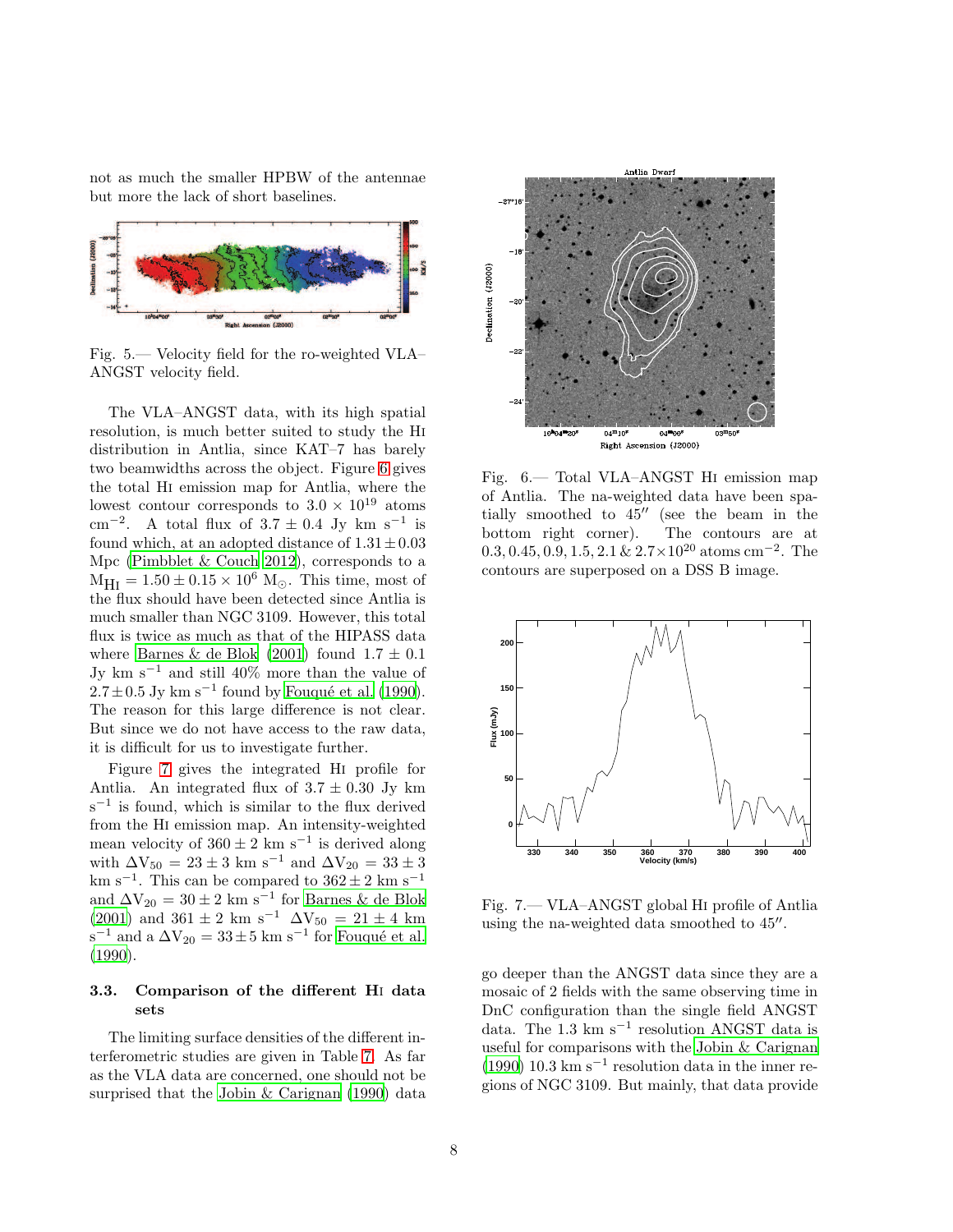more information on the Hi distribution of Antlia, for which the KAT–7 data is of too low spatial resolution.

<span id="page-8-2"></span>Table 7: Limiting Hi surface densities of the different interferometer studies for NGC 3109.

| Reference                 | $\text{atoms cm}^{-2}$ | H <sub>I</sub> size |
|---------------------------|------------------------|---------------------|
| $KAT-7$                   | $1.0 \times 10^{19}$   | $58' \times 27'$    |
| ANGST, VLA                | $2.0 \times 10^{20}$   | $32' \times 08'$    |
| Barnes & de Blok $(2001)$ | $2.0 \times 10^{17}$   | $85' \times 55'$    |
| Jobin & Carignan (1990)   | $1.0 \times 10^{19}$   | $40' \times 12'$    |

In view of the surface densities limits, we see that while both the KAT-7 and the [Jobin & Carignan](#page-23-3) [\(1990\)](#page-23-3) reach  $1.0 \times 10^{19}$  cm<sup>-2</sup>, the KAT-7 data covers a larger area since it is sensitive to large scales invisible to the VLA. As for the [Barnes & de Blok](#page-23-7) [\(2001\)](#page-23-7) data reaching the much lower surface densities of  $2.0 \times 10^{17}$  cm<sup>-2</sup>, they provide the largest detected size (85′x 55′ ). However, this increase in size may be due partly to the large <sup>∼</sup>15.5′ HIPASS beam.

The Hi mass estimates of both the single dish and the interferometric observations can be found in Table [8.](#page-8-3) The first thing to notice is the larger mass obtained by the single dish observations compared to the aperture synthesis ones, the only exception being the [Whiteoak & Gardner \(1977\)](#page-24-16) data which come from a single pointing of the Parkes 64 m radio telescope. With a <sup>∼</sup>15′ beam, necessarily a lot of the flux extending over  $\sim 1^{\circ}$  has been missed. For the others, the discrepancies can be explained by either the way the multi-pointing data have been combined or most likely that the correction for self–absorption that most of these authors have applied has been overestimated. No such correction has been applied to the synthesis data.

As for the synthesis data, we see that both sets of VLA data agree exactly. We would have expected some more flux from the deeper [Jobin & Carignan \(1990\)](#page-23-3) data but since most of the flux is in the bright central components, the difference is probably just of the order of the errors. On the other hand, both the KAT-7 data and the HIPASS data agree very well which is surely indicative that, in both cases, no flux is missed. Because both those data sets see all the scales, they detect nearly 40% more flux than the VLA, which do not have the proper short spacings

Table 8: Different Hi mass estimates for NGC 3109<sup>∗</sup>

<span id="page-8-3"></span>

| Reference                   | $\overline{10^8}$ M <sub>c</sub> |
|-----------------------------|----------------------------------|
| Aperture synthesis          |                                  |
| $KAT-7$                     | $4.6 \pm 0.5$                    |
| ANGST, VLA                  | $2.9 \pm 0.3$                    |
| Barnes & de Blok $(2001)$   | $4.5 \pm 0.6$                    |
| Jobin & Carignan $(1990)$   | $2.9 \pm 0.6$                    |
| $Single-dish$               |                                  |
| Huchtmeier et al. (1980)    | $6.6 \pm 0.7$                    |
| Whiteoak $&$ Gardner (1977) | $2.1 \pm 0.2$                    |
| Dean $&$ Davies (1975)      | $5.9 \pm 0.3$                    |
| Huchtmeier (1973)           | 5.9                              |
| van Damme (1966)            | 5.9                              |
| Epstein $(1964)$            | $6.6 \pm 0.8$                    |

<sup>∗</sup>Naturally, all the masses have been corrected to our adopted distance of 1.3 Mpc.

<span id="page-8-1"></span>to see scales larger than 15′ .

.

### 3.4. Derivation of the optimal RC

The same method is used to derive the RC for both the VLA–ANGST and the KAT–7 data sets. For this study, we used the implementation of the tilted ring model in the GIPSY task ROTCUR [\(Begeman 1989\)](#page-23-15).

#### <span id="page-8-0"></span>3.4.1. Tilted Ring Models

A set of concentric rings is used to describe the motion of the gas in the galaxy. The gas is assumed to be in circular motion. Each ring is characterized by a set of 5 orientation parameters, namely: a rotation centre  $(x_c, y_c)$ , a systemic velocity  $V_{sys}$ , an inclination i, a Position Angle  $PA$ and by a rotation velocity  $V_C$ . Naturally, the rotation centre  $(x_c, y_c)$  and the systemic velocity  $V_{sys}$ should be the same for all the rings but  $i$  and  $PA$ will vary if the Hi disk is warped.

The line of sight velocity at any  $(x, y)$  position in a ring with radius  $R$  is given by

$$
V(x,y) = V_{sys} + V_C \sin(i)\cos(\theta) \tag{1}
$$

where  $\theta$  is the position angle with respect to the receding major axis measured in the plane of the galaxy.  $\theta$  is related to the actual PA in the plane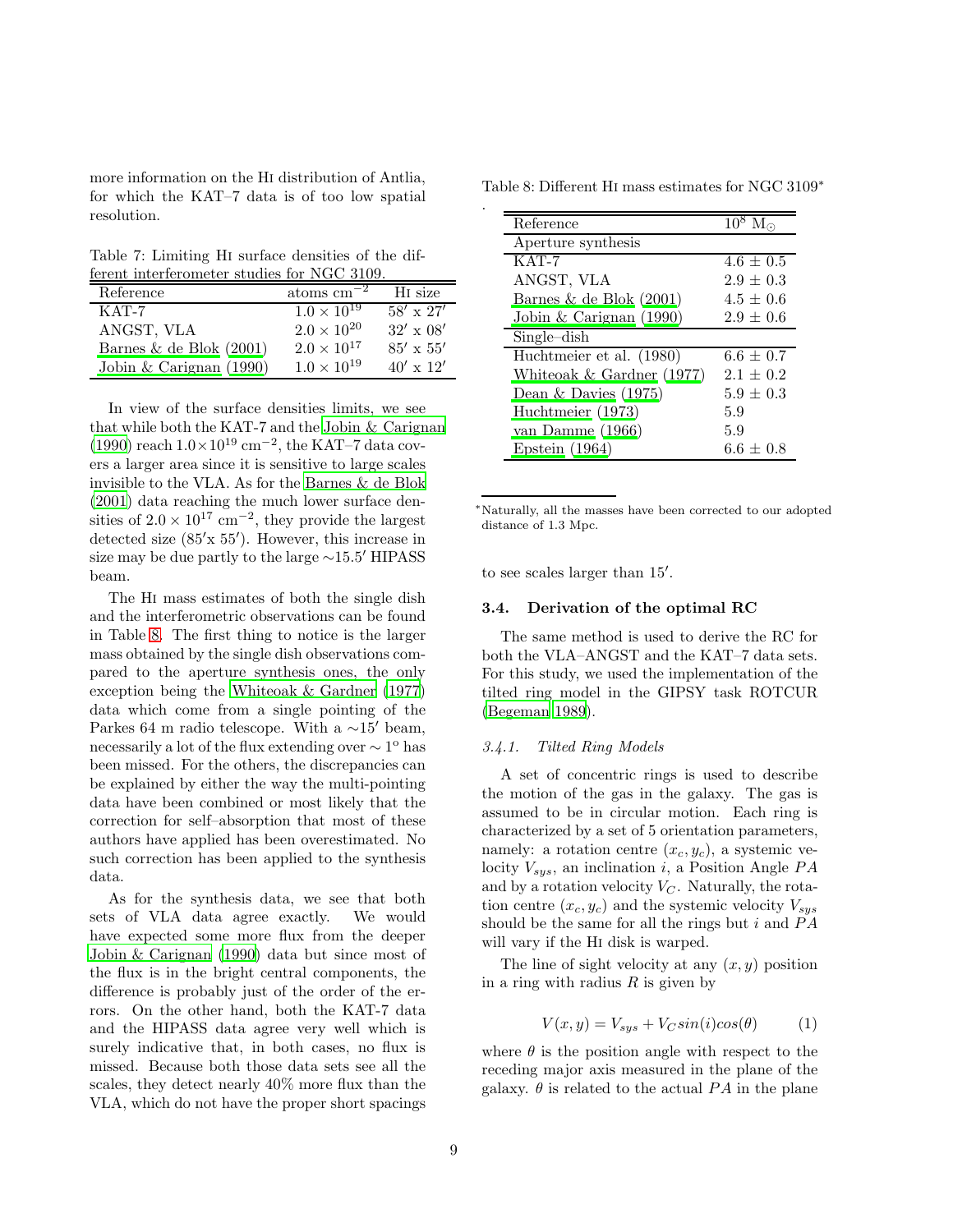of the sky by

$$
cos(\theta) = \frac{-(x - x_0)sin(PA) + (y - y_0)cos(PA)}{R}
$$
  
\n
$$
sin(\theta) = \frac{-(x - x_0)cos(PA) + (y - y_0)cos(PA)}{Rcos(i)}
$$
  
\n(3)

A  $|cos\theta|$  weighting function and an exclusion angle of  $\pm 15 \text{ deg}$  about the minor axis have been used to give maximum weight to the velocity points close to the major axis and minimize the influence of large deprojection errors close to the minor axis in view of the large inclination of the galaxy. The width of the rings has been matched to the synthesized beam size to make sure that the velocity points are independent.

The method consists at finding for each ring the best set of the 5 orientation parameters  $(x_c, y_c)$ ,  $V_{sus}$ , i and PA which minimizes the dispersion of  $V_C$  inside the ring. The following procedure is followed:

- The rotation center  $(x_c, y_c)$  and the systemic velocity  $V_{sus}$  are determined first by keeping  $i$  and PA fixed (usually using the optical values). The rotation center and the systemic velocity have to be determined simultaneously since they are correlated. They are searched using only the central rings (e.g.  $R \leq R_{25}$ ) since there is usually no warp within the optical disk.
- Now, keeping  $(x_c, y_c)$  and  $V_{sys}$  fixed, i and PA are looked for to map the warp of the Hi disk, which usually starts just outside the optical. Here also,  $i$  and  $PA$  have to be determined simultaneously since they are also correlated.
- The previous two steps were done using the data of all the galaxy. Using the same fixed  $(x_c, y_c)$  and  $V_{sys}$ , the previous step is repeated for the approaching and receding sides separately to see possible departures from axisymmetry.

The errors on  $V_C$  will be the quadratic sum of the dispersion  $\sigma$  in each ring and half the difference between the approaching and the receding sides:

$$
\Delta V = \sqrt{\sigma^2(V) + \left(\frac{|V_{app} - V_{rec}|}{2}\right)^2} \tag{4}
$$

Since the mass models assume an axisymmetric system, we think that this way of calculating the errors is more representative of the true uncertainties, when comparing the RC to the model.

## 3.4.2. VLA–ANGST RC

For the derivation of the kinematics of NGC 3109, we use the ro-weighted VLA–ANGST data. We find that the rotation center is coincident with the optical center and derive a systemic velocity  $V_{sys} = 402$  km s<sup>-1</sup>. By keeping those parameters fixed, we then fitted  $i$  and  $PA$ . The solutions for the whole galaxy and separately for the approaching and receding sides are shown in Fig. [8,](#page-9-0) along with a comparison with [Jobin & Carignan \(1990\)](#page-23-3) in Fig. [9](#page-10-0) . We see that the warp which starts around the Holmberg radius  $(R_{HO})$ , is more important on the approaching (SW) side and that the RC from both VLA datasets agree very well, despite the difference in velocity resolutions (1.3 km s<sup>-1</sup> vs 10.3 km s<sup>-1</sup>). Because [Jobin & Carignan](#page-23-3) [\(1990\)](#page-23-3) provide asymmetric drift corrections, their RC will be used for the mass models in Sec. [4.](#page-11-0)

![](_page_9_Figure_12.jpeg)

<span id="page-9-0"></span>Fig. 8.— Tilted-ring model using the ro VLA– ANGST data for both sides and independently for the approaching and the receding side.

## 3.4.3. KAT–7 RC

Fig. [10](#page-10-1) shows the tilted-ting model for the intensity-weighted moment analysis of the KAT-7 na-weighted data of NGC 3109. We find  $V_{sys}$  $= 405 \pm 2 \text{ km s}^{-1}$ ,  $PA \sim 96^{\circ} \pm 4$  and  $i \sim 61^{\circ}$ <sup>±</sup>8. The rotation center is found to be <sup>∼</sup> 0.5′ North from the optical center at  $10^{\rm h}$  03<sup>m</sup> 06.9<sup>s</sup> –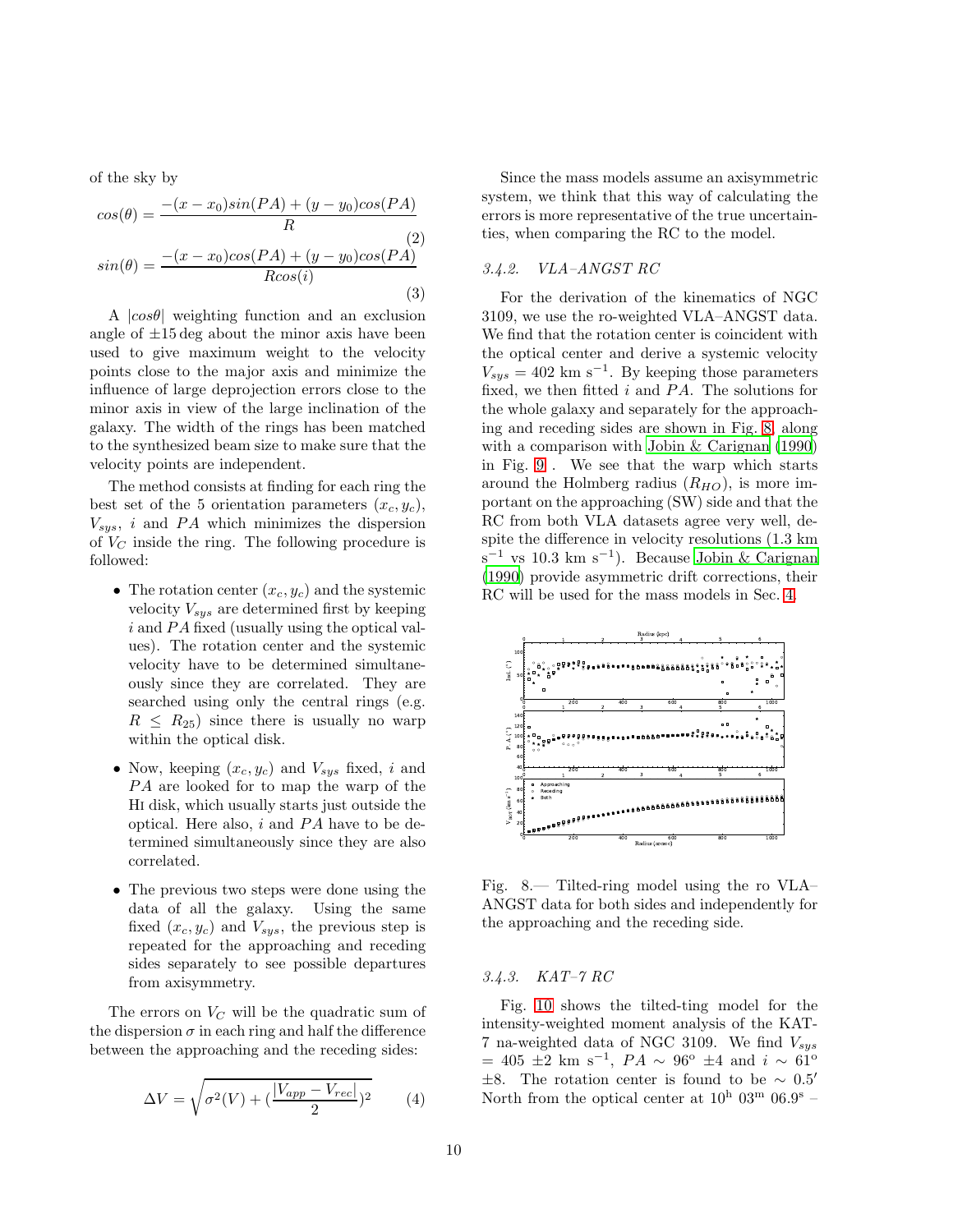![](_page_10_Figure_0.jpeg)

<span id="page-10-0"></span>Fig. 9.— Comparison of the VLA–ANGST and the [Jobin & Carignan \(1990](#page-23-3)) rotation curves.

 $26^{\circ}$  08'58". This offset from the optical center is not significant and could be due to the larger synthesized beam of KAT–7. It can be seen that the agreement between the approaching and receding sides is much better than for the VLA–ANGST data. The increase in sensitivity allows us to extend the RC out to  $\sim 32'$  ( $\sim 12$  kpc). Despite the low spatial resolution, no real sign of beam smearing is seen when comparing this RC to the VLA data. This may not be surprising in view of the solid-body nature of the RC.

Fig. [11](#page-10-2) shows the tilted-ting model for the Gauss-Hermite polynomials profile fitting analysis of the KAT-7 na-weighted data. The kinematical parameters found are very similar to those of the moment analysis with  $V_{sys} = 406$  km s<sup>-1</sup>,  $PA$  $\sim$  97° and  $i \sim$  61° and the same rotation center. The Gauss-Hermite polynomials are fitted to the spectra in each pixel, where the peak of the fitted profile rises above 5-sigma. As such, profiles from very faint emission at the edge of the galaxy are not strong enough to ensure a good fit. Gauss-Hermite fits will therefore fail at large radii where the average signal-to-noise is lower than the cutoff. Lowering the cutoff produces too many bad velocity points. Therefore, since the RC using this technique is only defined out to 24′ , the moment analysis RC is preferred for the mass models in Sec[.4.](#page-11-0)

## 3.4.4. Asymmetric drift corrections

In the case of a galaxy like NGC 3109, where the velocity dispersion represents a substantial frac-

![](_page_10_Figure_6.jpeg)

<span id="page-10-1"></span>Fig. 10.— Tilted-ring model using the KAT–7 data derived from a moment analysis (intensity weighted) for both sides and independently for the approaching and the receding side and comparison with the RC of [Jobin & Carignan \(1990\)](#page-23-3).

![](_page_10_Figure_8.jpeg)

<span id="page-10-2"></span>Fig. 11.— Tilted-ring model using the KAT– 7 data derived from a Gauss-Hermite polynomials analysis (profile fitting) for both sides and independently for the approaching and the receding side and comparison with the RC of [Jobin & Carignan \(1990\)](#page-23-3).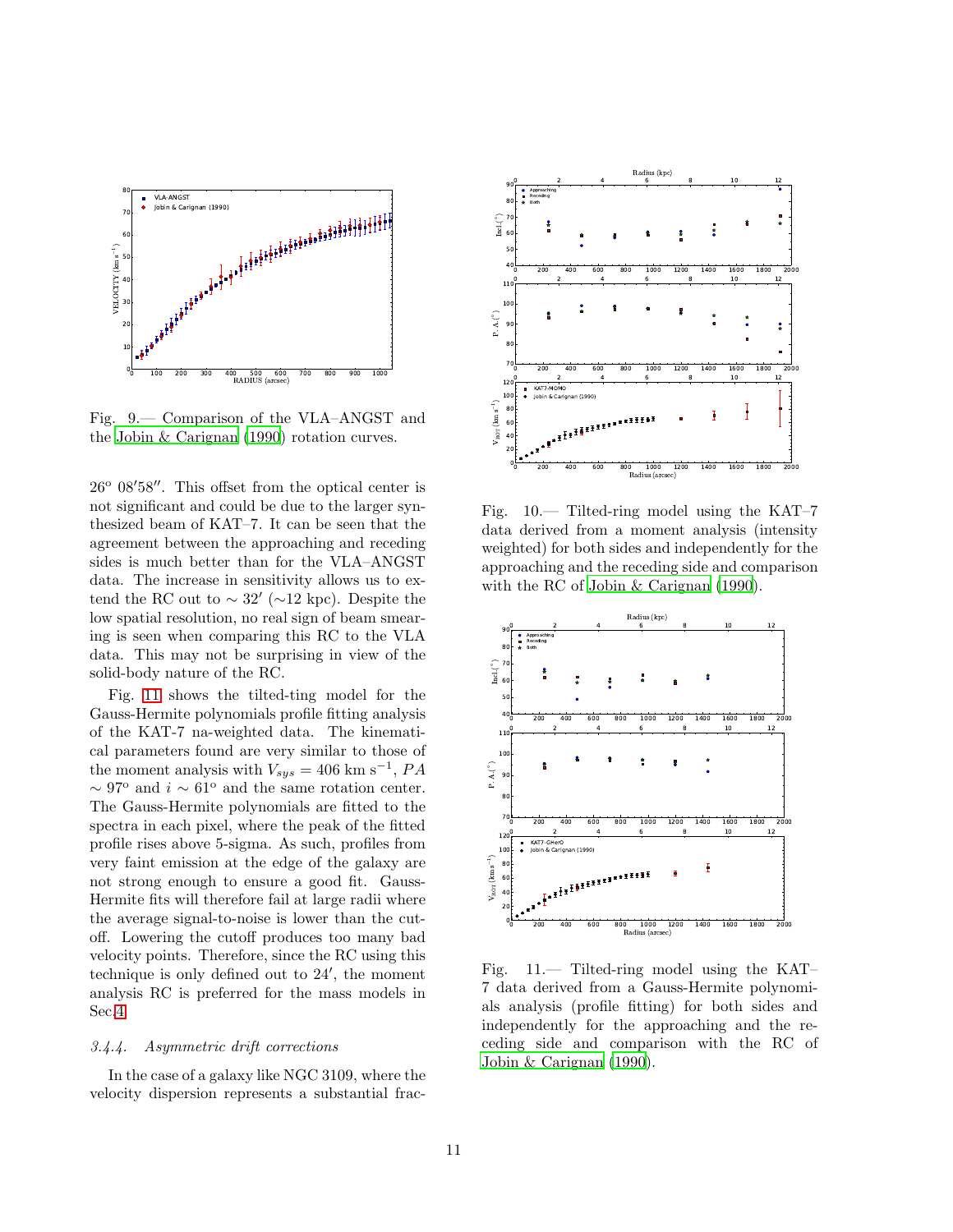tion of the rotational velocity  $(\sigma/V_{max} \geq 15 -$ 20%) and thus provides part of the gravitational support, a correction for asymmetric drift must be applied. Following the procedure used by Côté, Carignan & Freeman  $(2000)$ , the corrected circular velocity is given by

$$
V_c^2 = V_o^2 - 2\sigma \frac{\delta \sigma}{\delta \ln R} - \sigma^2 \frac{\delta \ln \Sigma}{\delta \ln R}
$$
 (5)

where  $V_c$  is the corrected velocity,  $V_o$  is the observed one,  $\sigma$  is the velocity dispersion and  $\Sigma$  is the gas surface density. The asymmetric drift corrections are uncertain by about 25% [\(Lake & Skillman 1989\)](#page-23-17).

Table [9](#page-11-1) shows the radial profiles for the surface densities and the velocity dispersion that were derived using the task IRING in AIPS. For the mass models, the Hi surface densities will be multiplied by 4/3 to correct for Helium. The radial profiles will be used to correct for the asymmetric drift. Table [10](#page-11-2) presents the corrected values: column (1) gives the radius in arcsec, column (2) the observed rotation velocities, column (3) the errors on those velocities, column (4) the ratio between the velocity dispersion and the circular velocity, column (5) gives the amplitude of the correction and column (6) the corrected velocities used for the mass models. As can be seen, when  $\sigma/V$  is greater than 20%, the corrections can be of the order of a few km s<sup>-1</sup> which is nearly 10% for a slow rotator such as NGC 3109. Usually, when  $\sigma/V$  is less than 20%, the corrections are of 1 km  $s^{-1}$  or less and usually neglected because they are smaller than the errors.

#### <span id="page-11-0"></span>4. Mass models analysis

Low mass Surface Density (LSD) galaxies are galaxies whose mass profiles are dominated by dark matter (DM) at all galactocentric radii. LSD properties were first identified in dwarf Irregular (dIrr) galaxies (such as the prototype dIrr DDO 154: [Carignan & Freeman 1988;](#page-23-18) [Carignan & Purton 1998\)](#page-23-19) and later in late–type dwarf spirals (see e.g. NGC 5585: Côté, Carignan & Sancisi [1991\)](#page-23-20). Despite the uncertainties on the exact M/L ratio of the luminous disk, LSD galaxies, such as NGC 3109, are clearly DM dominated at all radii. For that reason, they can be used to constrain important properties of dark matter haloes, such as the characteristic scale density

<span id="page-11-1"></span>Table 9: Radial variation of the surface densities Σ and of the velocity dispersion  $\sigma$  for the KAT–7 data of NGC 3109 from the moment analysis.

| Radius  | $\Sigma$                     | AЯ                           | $\sigma$           | $\Delta \sigma$ |
|---------|------------------------------|------------------------------|--------------------|-----------------|
| arcsec) | $M_{\odot}$ pc <sup>-2</sup> | $M_{\odot}$ pc <sup>-2</sup> | $\rm (km\;s^{-1})$ | $(km s^{-1})$   |
| 160     | 6.03                         | 0.38                         | 15.31              | 0.06            |
| 374     | 3.44                         | 0.31                         | 14.32              | 0.15            |
| 608     | 2.00                         | 0.21                         | 12.35              | 0.24            |
| 839     | 1.63                         | 0.18                         | 10.82              | 0.31            |
| 1080    | 1.52                         | 0.17                         | 10.34              | 0.32            |
| 1324    | 1.42                         | 0.15                         | 9.83               | 0.28            |
| 1568    | 1.29                         | 0.14                         | 9.23               | 0.26            |
| 1807    | 1.02                         | 0.11                         | 8.56               | 0.27            |
| 2050    | 0.80                         | 0.08                         | 8.32               | 0.26            |
| 2287    | 0.56                         | 0.06                         | 8.12               | 0.23            |
| 2530    | 0.35                         | 0.03                         | 7.91               | 0.20            |
| 2765    | 0.22                         | 0.02                         | 7.27               | 0.27            |
|         |                              |                              |                    |                 |

<span id="page-11-2"></span>Table 10: KAT–7 rotation curve of NGC 3109 from the moment analysis, corrected for asymmetric drift.

| .       |             |             |    |                |                    |
|---------|-------------|-------------|----|----------------|--------------------|
| Radius  | $V_0$       | ΛV          | σ  | $\rm V_{corr}$ | $\rm V_C$          |
| arcsec) | $km s^{-1}$ | $km s^{-1}$ | %  | $km s^{-1}$    | $\rm (km\;s^{-1})$ |
| 240     | 28.0        | 4.4         | 53 | 3.0            | 31.0               |
| 480     | 45.5        | $3.6\,$     | 29 | 3.3            | 48.8               |
| 720     | 58.5        | $1.5\,$     | 20 | 1.7            | 60.2               |
| 960     | 63.9        | 1.2         | 17 | 1.0            | 64.9               |
| 1200    | 66.2        | 1.9         | 15 | 0.6            | 66.8               |
| 1440    | 70.6        | 6.5         | 14 | 0.8            | 71.4               |
| 1680    | 76.4        | 11.6        | 12 | 1.4            | 77.8               |
| 1920    | 81.1        | 27.3        | 10 | 0.6            | 81.7               |

and radius, concentration, virial mass and the exact shape of the mass density profile. Ultimately, measuring the dark matter distribution of these galaxies is necessary if one wants to test the results obtained by numerical simulations of galaxy evolution in the framework of the Cold Dark Matter (CDM) paradigm [\(Navarro, Frenk & White 1997\)](#page-24-3) or test alternative gravity theories such as MOND [\(Milgrom 1983\)](#page-24-4).

The study of their mass distribution has generated in the last 15 years the so-called cusp-core controversy: are rotation curves of LSD galaxies better reproduced by a cuspy halo as seen in the ΛCDM numerical simulations or by a halo with a nearly constant central density core as seen in most high spatial resolution observations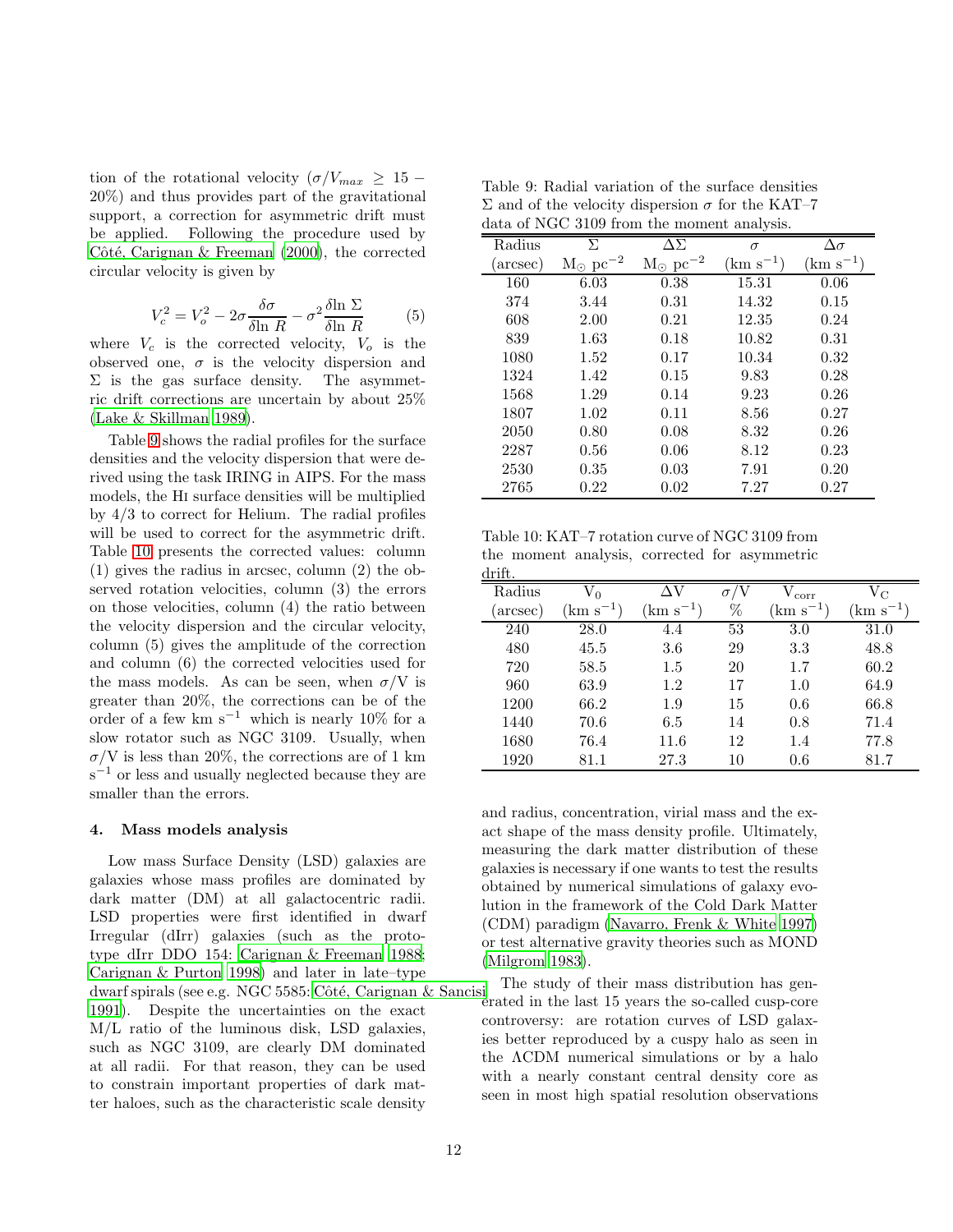(e.g. [Blais–Ouellette, Amram & Carignan 2001;](#page-23-4) [de Blok, McGaugh & Rubin 2001;](#page-23-21) [Marchesini et al.](#page-23-22) [2002\)](#page-23-22). A good review of this debate can be found in [de Blok \(2010\)](#page-23-23).

Nowadays, galaxies are expected to form inside cuspy Cold Dark Matter halos. High resolution velocity fields have provided important observational constraints on the dark matter distribution in LSD galaxies. These two-dimensional data show clearly that dark matter-dominated galaxies tend to be more consistent with cored than cuspy halos, at odds with the theoretical expectations. So, a lot of efforts in the last few years has gone into identifying the physical processes that could have turned initially cuspy DM halos into cored ones [\(Governato et al. 2012;](#page-23-24) [Pontzen & Governato 2012;](#page-24-18) [Kuzio de Naray & Spekkens](#page-23-25)

[2011;](#page-23-25) [Kuzio de Naray et al. 2010;](#page-23-26) [Governato et al.](#page-23-27) [2010\)](#page-23-27). For example, one recently suggested solution to this problem is to enforce strong supernovae outflows that move large amounts of lowangular-momentum gas from the central parts and that pull on the central dark matter concentration to create a core [\(Famaey & McGaugh 2013\)](#page-23-28).

#### <span id="page-12-0"></span>4.1. Dark Matter models

#### 4.1.1. The pseudo-isothermal DM model (ISO)

The pseudo-isothermal DM halo is an observationally motivated model with a constant central density core. The density profile is given by:

$$
\rho_{ISO}(R) = \frac{\rho_0}{1 + (\frac{R}{R_c})^2} \tag{6}
$$

where  $\rho_0$  is the central density and  $R_c$  the core radius<sup>[1](#page-24-19)</sup>. The corresponding rotation velocities are given by:

$$
V_{ISO}(R) = \sqrt{4\pi G \rho_0 R_C^2 \left[1 - \frac{R}{R_C} \arctan\left(\frac{R}{R_C}\right)\right]}
$$
\n<sup>(7)</sup>

We can describe the steepness of the inner slope of the mass density profile with a power law  $\rho \sim$  $r^{\alpha}$ . In the case of the ISO halo, where the inner density is an almost constant density core,  $\alpha = 0$ .

## 4.1.2. The Navarro, Frenk and White DM model (NFW)

The NFW profile, also known as the "universal density profile" [\(Navarro, Frenk & White 1997](#page-24-3)) is the commonly adopted dark matter halo profile in the context of the ΛCDM cosmology. It was derived from N-body simulations. The density profile is given by:

$$
\rho_{NFW}(R) = \frac{\rho_i}{R/R_S(1 + R/R_S)^2}
$$
(8)

where  $R<sub>S</sub>$  is the characteristic radius of the halo and  $\rho_i$  is related to the density of the universe at the time of collapse of the dark matter halo.The corresponding rotation velocities are given by:

$$
V_{NFW}(R) = V_{200} \sqrt{\frac{\ln(1+cx) - cx/(1+cx)}{x[\ln(1+c) - c/(1+c)]}}
$$
\n(9)

where  $x = R/R_{200}$ . It is characterized by a concentration parameter  $c = R_{200}/R_s$  and a velocity  $V_{200}$ . The radius  $R_{200}$  is the radius where the density contrast with respect to the critical density of the universe exceeds 200, roughly the virial radius [\(Navarro, Frenk & White 1996\)](#page-24-20). The characteristic velocity  $V_{200}$  is the velocity at that radius. The NFW mass density profile is cuspy in the inner parts and can be represented by  $\rho \sim r^{\alpha}$ , where  $\alpha = -1$ .

#### 4.2. ISO & NFW Models for NGC 3109

Because of the way the different velocity points are weighted in the mass model fitting algorithm, we will not combine the high spatial resolution VLA data [\(Jobin & Carignan 1990\)](#page-23-3) with the low spatial resolution but high sensitivity KAT–7 data. Instead, we will run a set of models for each data set. The radial surface density profile of each data set will still be used, keeping in mind that the VLA data underestimate the Hi content, which will not be the case for the KAT–7 data. The I band luminosity profile of [Jobin & Carignan](#page-23-3) [\(1990\)](#page-23-3) is preferred to IR (e.g.  $2.6\mu$ m) profiles because it extends to much larger radii.

NGC 3109 presents an interesting test for the DM models. Because it has no bulge and a very shallow velocity gradient, it is an ideal system to address the cusp–core controversy. The DM models are shown in Fig. [12](#page-13-0) for the [Jobin & Carignan](#page-23-3)

<sup>&</sup>lt;sup>1</sup>Note that it is different from the definition of  $R_c$  for the true isothermal sphere (see [King 1966](#page-23-29); [Carignan & Freeman](#page-23-30) [1985](#page-23-30)).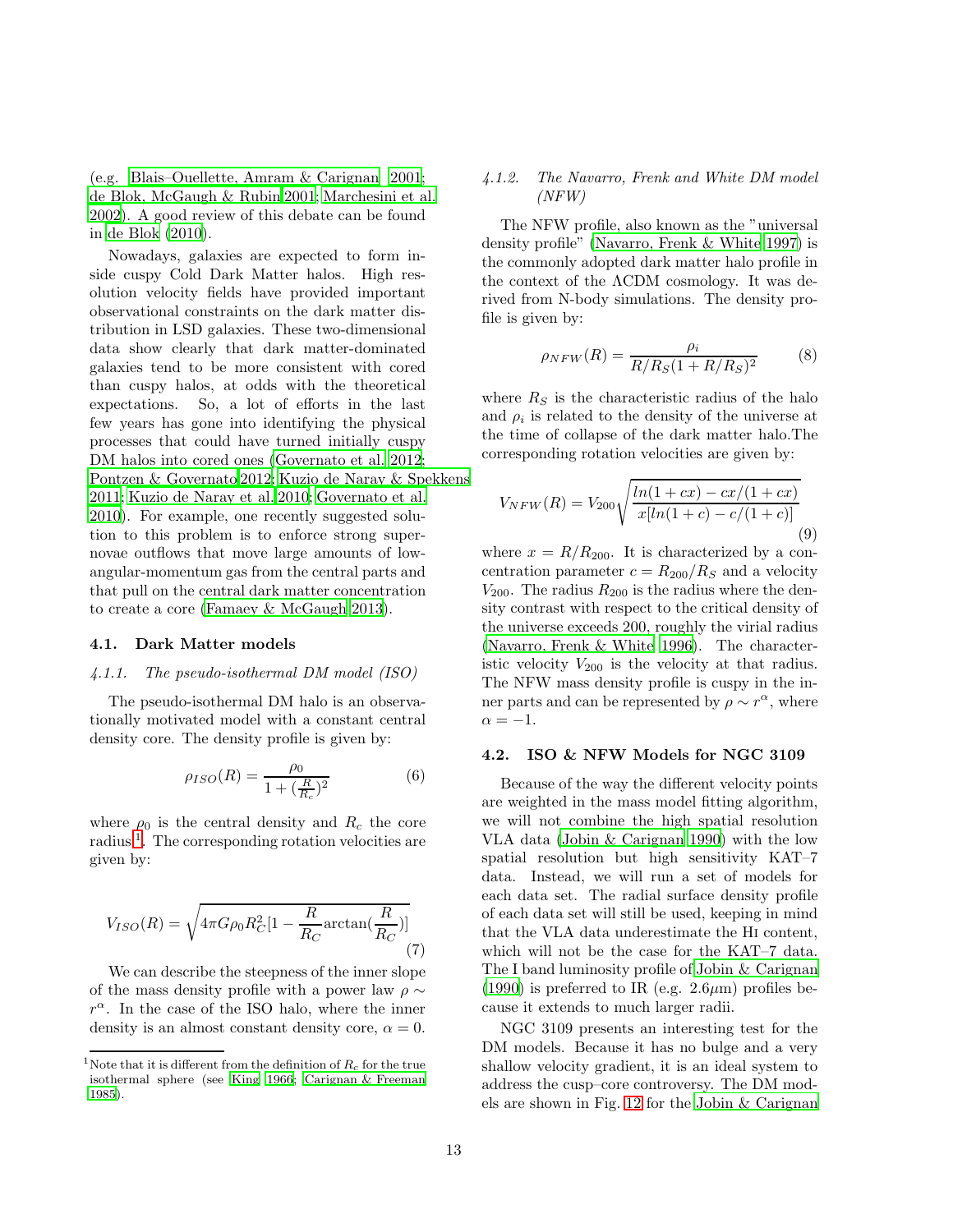[\(1990\)](#page-23-3) data and in Fig. [13](#page-13-1) for the KAT–7 data. The results are summarized in Table [11.](#page-13-2) It can be seen that the ISO models fit almost perfectly the observed RC with a reduced  $\chi^2$  of only 0.24 for the VLA data and 0.31 for the KAT–7 data. On the other hand, the NFW model has much less success with a reduced  $\chi^2 = 12.9$  for the VLA data and 0.86 for the KAT–7 data. However, because of the low spatial resolution, the KAT–7 data do not probe the very inner parts where the discrepancy with the observations is expected to be the greatest.

![](_page_13_Figure_1.jpeg)

<span id="page-13-0"></span>Fig.  $12$ — DM ISO (top) & NFW (bottom) mass models for the observed VLA RC (blue points with errors) of NGC 3109 from [Jobin & Carignan](#page-23-3) [\(1990\)](#page-23-3). The red dash curve is for the Hi disk, the dash–dot light blue curve is for the stellar disk, the purple dash curve is for the DM halo and the continuous green curve is the quadratic sum of the components. There is no disk component for the NFW model because the best–fit model yields  $M/L = 0$ 

The NFW model completely fails in the inner 1 kpc, overestimating the first velocity point by a factor of two for the VLA data. However, the main problem with the NFW models is that the best fits to both the VLA and the KAT–7 data suggest a M/L of 0 for the stellar disk, which is unphysical. This is understandable since any stellar disk com-

![](_page_13_Figure_4.jpeg)

<span id="page-13-1"></span>Fig. 13.— DM ISO (top) & NFW (bottom) mass models for the observed KAT–7 RC (blue points with errors) of NGC 3109. The symbols are the same as in Fig. [12](#page-13-0)

Table 11: Results for the DM mass models of NGC 3109.

<span id="page-13-2"></span>

| Telescope                        | Model      | Parameter          | Result                                    |
|----------------------------------|------------|--------------------|-------------------------------------------|
| <b>VLA</b>                       | <b>ISO</b> | $(M/L)_I$          | 0.76                                      |
|                                  |            | $R_c$              | $3.2~\rm kpc$                             |
|                                  |            | $\rho_0$           | $0.018 \text{ M}_{\odot} \text{ pc}^{-3}$ |
|                                  |            | $\chi^2$           | 0.24                                      |
|                                  | <b>NFW</b> | $(M/L)_I$          | 0.00                                      |
|                                  |            | $\mathbf c$        | 2.1                                       |
|                                  |            | $R_{200}$          | 77.4 kpc                                  |
|                                  |            | $\chi^2$           | 12.9                                      |
| $\overline{\text{K}}\text{AT}-7$ | <b>ISO</b> | $(M/L)_I$          | 0.55                                      |
|                                  |            | $R_c$              | $2.1 \text{ kpc}$                         |
|                                  |            | $\rho_0$           | $0.028 \text{ M}_{\odot} \text{ pc}^{-3}$ |
|                                  |            | $\chi^2$           | 0.31                                      |
|                                  | <b>NFW</b> | (M/L) <sub>I</sub> | 0.00                                      |
|                                  |            | $\mathbf c$        | 3.9                                       |
|                                  |            | $R_{200}$          | 58.1 kpc                                  |
|                                  |            |                    | 0.86                                      |

ponent would just increase the discrepancy in the inner parts. On the other hand, the best fit ISO model has  $(M/L)<sub>I</sub> = 0.55-0.76$  which is quite compatible with the value predicted by stellar popula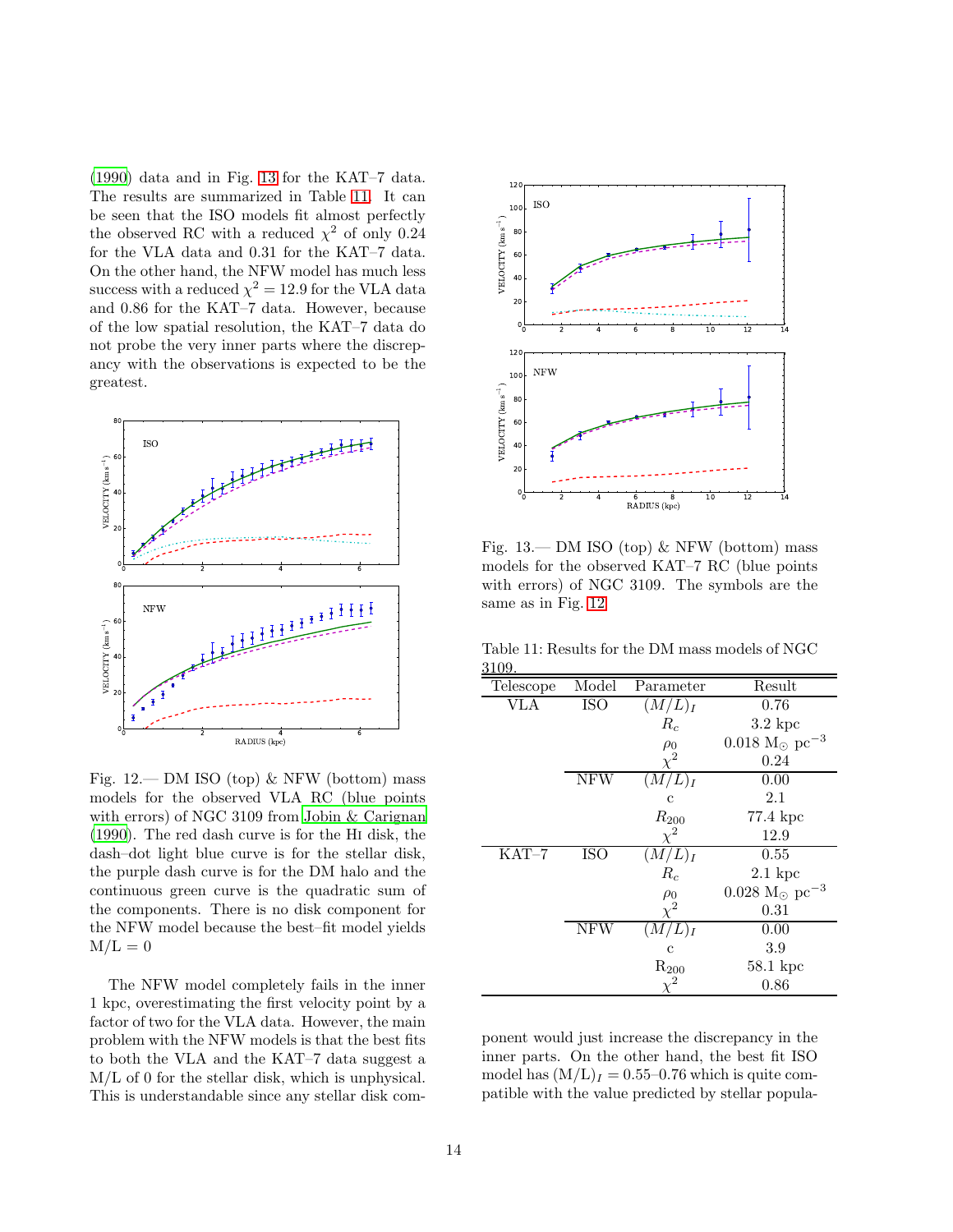tion models of  $0.67 \pm 0.04$  [\(Bell & de Jong 2001\)](#page-23-31) for the I band. Without any doubt, in the DM halo paradigm, those results confirm that NGC 3109 has a cored and not a cuspy halo.

## 4.3. MOND models

MOND was proposed by [Milgrom \(1983](#page-24-4)) as an alternative to dark matter. Milgrom postulated that at small accelerations the usual Newtonian dynamics break down and the law of gravity needs to be modified. MOND has been claimed to be able to explain the mass discrepancies in galaxies without dark matter (e.g. [Begeman, Broeils & Sanders 1991;](#page-23-6) [Sanders 1996;](#page-24-21) [Bottema et al. 2002](#page-23-32)). Therefore, in the MOND formalism, only the contributions of the gas component and of the stellar component are required to explain the observed rotation curves.

The transition between the Newtonian and the MONDian regime is characterized by an acceleration threshold value called  $a_0$  below which MOND should be used. So, in the MOND framework, the gravitational acceleration of a test particle is given by :

$$
\mu(x = g/a_0)g = g_N \tag{10}
$$

where g is the gravitational acceleration,  $a_0$  is a new universal constant which should be the same for all galaxies,  $\mu(x)$  is the MOND interpolating function and  $g_N$  the Newtonian acceleration.

The standard and simple interpolating functions are mostly used in the literature. The standard  $\mu$ -function is the original form of the interpolating function proposed by [Milgrom \(1983](#page-24-4)). However, [Zhao & Famaey \(2006\)](#page-24-22) found that a simplified form of the interpolating function not only provides also good fits to the observed rotation curves but the derived mass-to-light ratios are more compatible with those obtained from stellar populations synthesis models.

## 4.3.1. MOND models using the "standard" interpolation function

The standard interpolating function is given as

$$
\mu(x) = \frac{x}{\sqrt{1+x^2}}\tag{11}
$$

For  $x \ll 1$  the system is in deep MOND regime with  $g = (g_N a_0)^{1/2}$  and for  $x \gg 1$  the gravity is

Newtonian.

The MOND rotation curve becomes:

$$
V_{rot}^2 = \frac{V_{sum}^2}{\sqrt{2}} \sqrt{1 + \sqrt{1 + (2ra_0/V_{sum}^2)^2}} \qquad (12)
$$

where

$$
V_{sum}^{2} = V_{b}^{2} + V_{d}^{2} + V_{g}^{2}
$$
 (13)

 $V_b, V_d, V_g$  are the contributions from the bulge, the disk and the gas to the rotation curve. In the case of the Magellanic-type spiral NGC 3109, there is no bulge to consider.

## 4.3.2. MOND models using the "simple" interpolation function

The simple interpolating function is given by

$$
\mu(x) = \frac{x}{1+x} \tag{14}
$$

Using the same procedure as in previous section we can easily obtain the corresponding rotation velocities:

$$
V_{rot}^2 = \sqrt{V_b^2 + V_d^2 + V_g^2} \sqrt{a_0 * r + V_b^2 + V_d^2 + V_g^2}
$$
\n(15)

## 4.4. MOND Models for NGC 3109

NGC 3109 presents an interesting test for MOND. As we have seen, it is close enough to have a very accurate distance determination using Cepheids and the largest portion of the luminous mass is in the form of gas and not stars, partly freeing us from the uncertainties due to the M/L value used for the disk. The internal accelerations are very low, therefore the galaxy is completely within the MOND regime [\(Lake 1989\)](#page-23-33).

The MOND mass models for the VLA data are presented in Fig. [14](#page-15-0) & Table [12](#page-15-1) and in Fig. [15](#page-15-2) & Table [13](#page-15-3) for the KAT–7 data, for both the standard value of  $a_0$ , namely 1.21 x 10<sup>-8</sup> cm sec<sup>-2</sup> [\(Begeman, Broeils & Sanders 1991](#page-23-6)) and with  $a_0$ left as a free parameter. The standard and the simple interpolation functions are also illustrated.

In the case of the VLA data, the fits are poor for all the cases: they overestimate the velocities in the inner parts and they underestimate them in the outer parts. The reduced  $\chi^2$  are much larger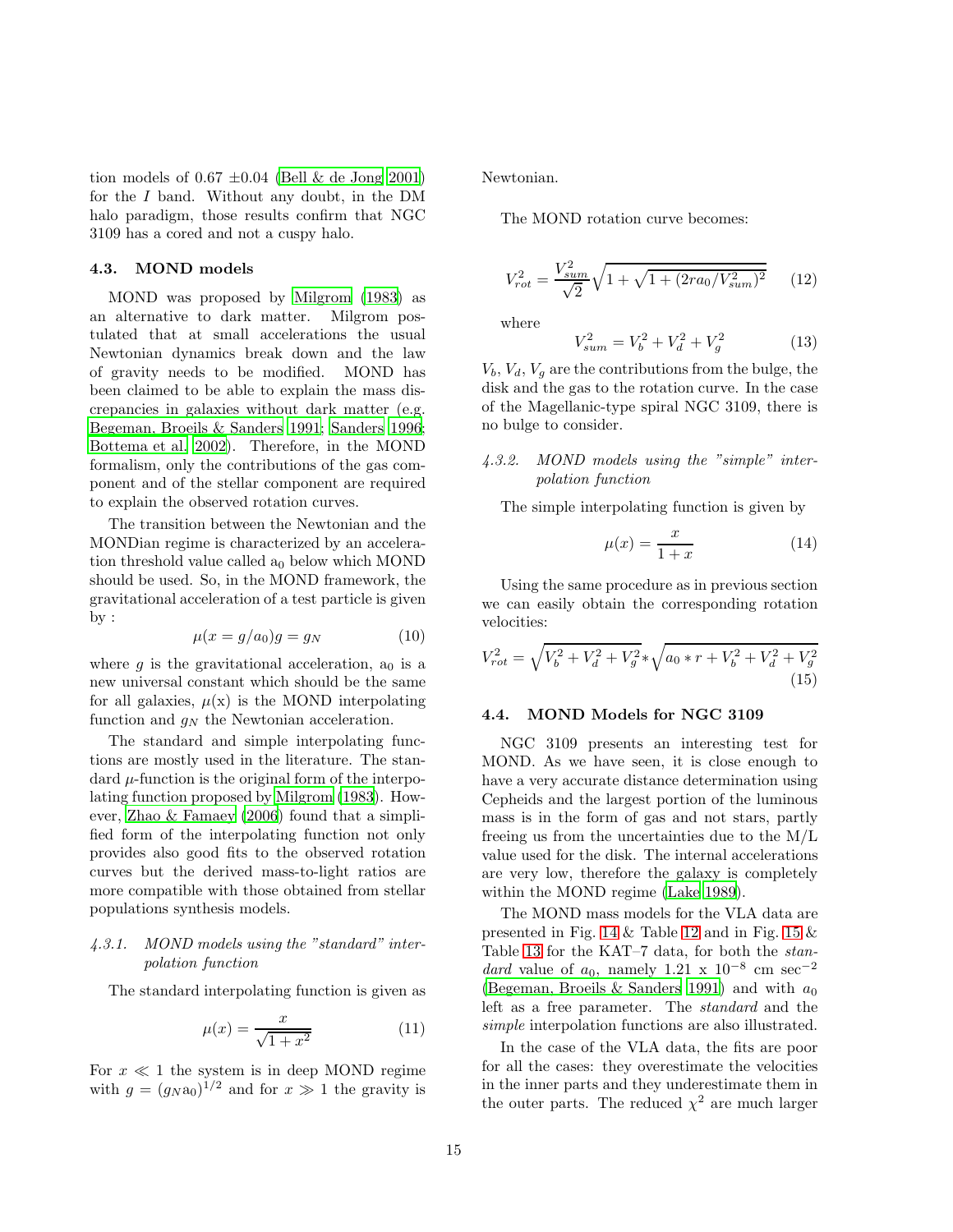![](_page_15_Figure_0.jpeg)

<span id="page-15-0"></span>Fig. 14.—MOND mass models with  $a_0$  fixed (top) and  $a_0$  free (bottom) and for the standard (left) and the simple (right) interpolation functions for NGC 3109 using the RC of [Jobin & Carignan](#page-23-3) [\(1990\)](#page-23-3). The red dash curve is for the Hi disk, the dash–dot light blue curve is for the stellar disk, and the continuous green curve is the MOND model.

Table 12: Results for the MOND models of NGC 3109 for the VLA data.

<span id="page-15-1"></span>

| a <sub>0</sub>               | $\mu$                      | Parameter                   | Result |
|------------------------------|----------------------------|-----------------------------|--------|
| $10^{-8}$ cm s <sup>-2</sup> |                            |                             |        |
| fixed                        | standard                   | (M/L) <sub>I</sub>          | 0.45   |
|                              |                            | a <sub>0</sub>              | 1.21   |
|                              |                            | $\chi^2$                    | 12.01  |
|                              | $\overline{\text{simple}}$ | $(\mathrm{M/L})_\mathrm{I}$ | 0.26   |
|                              |                            | $a_0$                       | 1.21   |
|                              |                            | $\chi^2$                    | 9.25   |
| free                         | standard                   | $(\mathrm{M/L})_\mathrm{I}$ | 0.15   |
|                              |                            | $a_0$                       | 2.48   |
|                              |                            | $\chi^2$                    | 5.50   |
|                              | $\overline{\text{simple}}$ |                             | 0.15   |
|                              |                            | a <sub>0</sub>              | 2.07   |
|                              |                            |                             | 5.57   |

than for the DM fits, varying from 5.5 to 12. However, since most of the luminous mass is in gas and since the VLA misses 40% of the flux, we should not expect good fits.

The MOND models have more significance for the KAT–7 data than for the VLA data, since we probe the gas on all scales. In this case we see that for the standard fixed value of  $a_0 = 1.21 \times 10^{-8}$ 

![](_page_15_Figure_6.jpeg)

<span id="page-15-2"></span>Fig. 15.—MOND mass models with  $a_0$  fixed (top) and  $a_0$  free (bottom) and for the standard (left) and the simple (right) interpolation functions for NGC 3109 using the RC from KAT–7 data. The symbols are the same as in Fig. [14](#page-15-0)

Table 13: Results for the MOND models of NGC 3109 for the KAT–7 data.

<span id="page-15-3"></span>

| $\mu$                      | Parameter                   | Result                                     |
|----------------------------|-----------------------------|--------------------------------------------|
|                            |                             |                                            |
| standard                   | $(\mathrm{M/L})_\mathrm{I}$ | 2.61                                       |
|                            |                             | 1.21                                       |
|                            |                             | 2.96                                       |
| $\overline{\text{simple}}$ | L)ī                         | 1.69                                       |
|                            | a <sub>0</sub>              | 1.21                                       |
|                            | $\chi^2$                    | 3.38                                       |
| standard                   |                             | 0.29                                       |
|                            |                             | 3.48                                       |
|                            |                             | 1.30                                       |
|                            |                             | 0.22                                       |
|                            |                             | 3.25                                       |
|                            |                             | 1.37                                       |
|                            | $\overline{\text{simple}}$  | $\frac{a_0}{\chi^2}$<br>$a_0$<br>$\rm a_0$ |

cm sec−<sup>2</sup> , the results of the models are poor with reduced  $\chi^2$  of 3.0 to 3.4 and  $(M/L)_B$  values 3 to 4 times larger than the value predicted by stellar population models. However, we see that if  $a_0$  is free to vary, we get more reasonable fits with reduced  $\chi^2$  down to 1.30 and 1.37, still 4–5 times larger than for the DM ISO models. The main problems with those models are the very small  $(M/L)_I$  values, 2 to 3 times smaller than the expected values and the large values of the constant  $a_0$  which is greater than a factor of 2 compared to the standard value.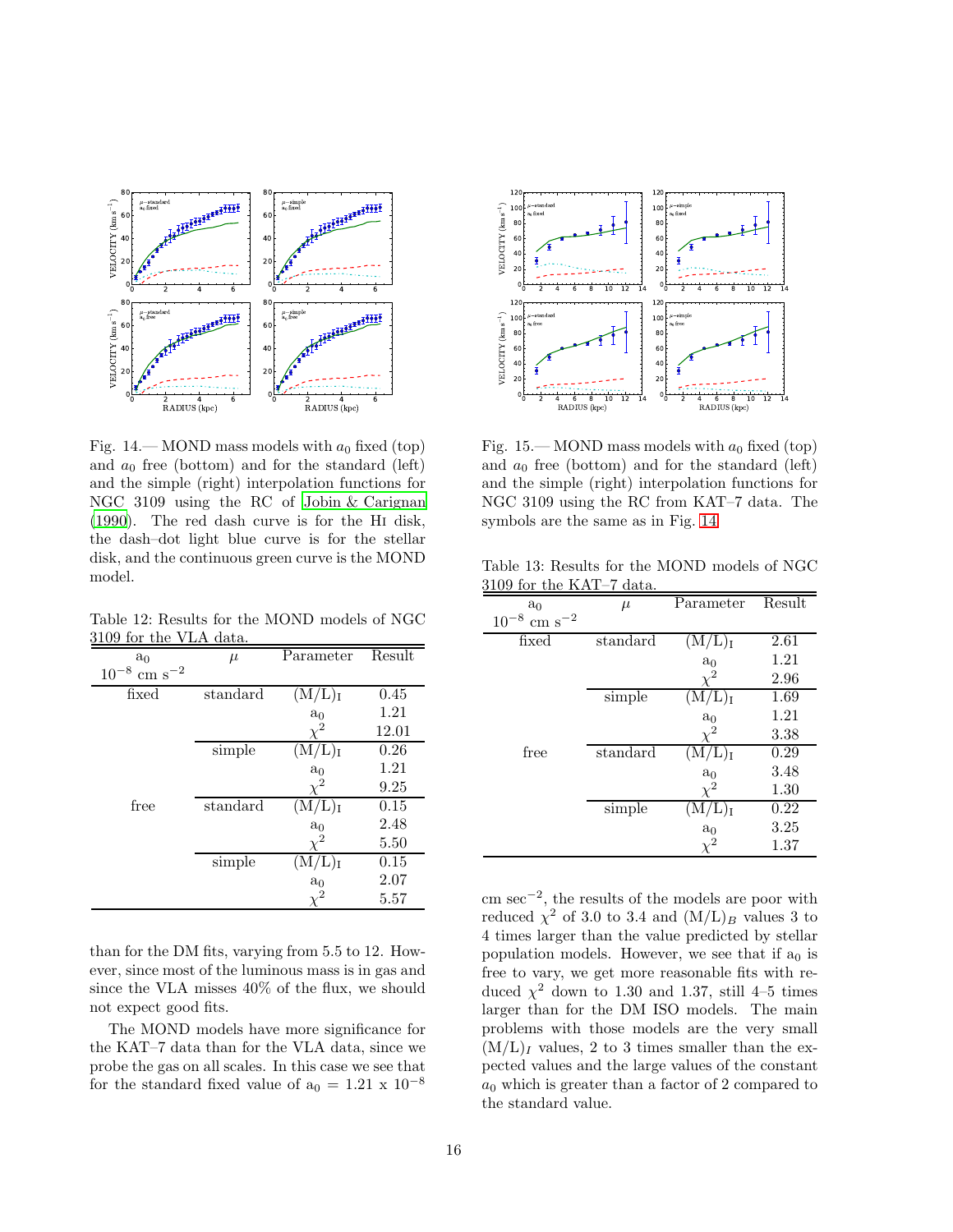## <span id="page-16-0"></span>5. Discussion

We will now examine different questions that were raised by this study. The first one is the difference found between the kinematic inclination and the photometric values. This is an important point to understand since i scales the RC and is responsible for the velocity gradient of the rising part of the RC, which really constrains the mass models and set the M/L ratio of the luminous disk. Both tilted-ring models using the intensityweighted and the profile fitting techniques find the same inclination of  $i = 61^{\circ}$ . It is important to understand how this parameter is determined. Assuming an axisymmetric disk, the tilted–ring model tries to find the value that minimizes the dispersion of the velocities in the rings.

On the other hand, looking at Table [14,](#page-16-1) it can be seen that the inclination varies from  $78.5^{\circ}$  in B to  $73.5^{\circ}$  in I and  $69.5^{\circ}$  in the  $3.6 \mu$ m. What is going on is quite clear. Each photometric band samples different stellar populations. The B–band samples the young blue Pop I stars which are confined to the thin disk, the I–band samples a mixture of young and old Pop I stars which are in a thicker disk while the  $3.6\mu m$  is completely dominated by an old disk population in an even thicker disk. This explains that progression of the inclination from  $\sim80^{\circ}$  to  $\sim70^{\circ}$ .

It is instructive to look at the ellipse fits to the Hi isophotes. As can be seen in Table [15,](#page-16-2) NGC 3109 is really composed of 2 disks: an inner one, corresponding to the optical disk, with  $i \sim 76^\circ$ , which is the mean of the B and I inclinations and an outer disk with  $i \sim 63^\circ$  which, within the errors, agree with the kinematical inclination. The double disk is quite apparent when looking at the Hi isophotes in Fig. [2.](#page-5-0) Therefore, since the photometric inclination is most sensitive to the emission of the stellar populations being traced, it is quite clear that the kinematic inclination should be preferred. The photometric values should only be used as starting values in the tilted–ring modeling.

Another point worth discussing is beam-smearing. With such a large synthesized beam  $\sim$ 4', one would have expected beam smearing to be quite important. However when looking at Figures [10](#page-10-1) and [11,](#page-10-2) this does not seem to be the case. As explained in [Carignan \(1985](#page-23-2)), beam smearing is

<span id="page-16-1"></span>Table 14: Optical orientation parameters of NGC 3109.

| Parameter                           |                                | Ref               |
|-------------------------------------|--------------------------------|-------------------|
| Orientation parameters, B           |                                |                   |
| Axis ratio, $b/a$                   | $0.20 \pm 0.02$                | (1)               |
| Inclination*                        | $78.5^{\circ} \pm 2.0^{\circ}$ | (1)               |
| P.A.                                | $91.5^{\circ} \pm 1.0^{\circ}$ | (1)               |
| Orientation parameters, I           |                                |                   |
| Axis ratio, $b/a$                   | $0.28 \pm 0.02$                | $\left( 2\right)$ |
| Inclination <sup>*</sup>            | $73.5^{\circ} \pm 1.5^{\circ}$ | (2)               |
| P.A.                                | $93.0^{\circ} \pm 2.0^{\circ}$ | $\left( 2\right)$ |
| Orientation parameters, 3.6 $\mu$ m |                                |                   |
| Axis ratio, $b/a$                   | $0.35 \pm 0.02$                | $\left( 3\right)$ |
| Inclination*                        | $69.5^{\circ} \pm 1.5^{\circ}$ | (3)               |
| P.A.                                | $95.0^{\circ} \pm 2.0^{\circ}$ | $\left(3\right)$  |

<sup>∗</sup>no correction for intrinsic flattening.

References. — (1) [Carignan \(1985](#page-23-2));

(2) [Jobin & Carignan \(1990\)](#page-23-3); (3) this study.

Table 15: Fits to the Hi isophotes.

<span id="page-16-2"></span>

| Isophotes<br>q (axis ratio)<br>$\Delta q$<br>ı | (inclination)<br>Δi |
|------------------------------------------------|---------------------|
| 0.506<br>0.049<br>1.00                         | 59.6<br>3.3         |
| 3.00<br>0.403<br>0.022                         | 66.2<br>$1.4\,$     |
| 5.00<br>0.029<br>0.256                         | 75.2<br>1.8         |
| 7.00<br>0.246<br>0.018                         | 75.8<br>$1.1\,$     |
| 0.011<br>9.00<br>0.257                         | 75.1<br>0.7         |
| 0.007<br>11.00<br>0.255                        | 75.2<br>0.3         |
| 13.00<br>0.247<br>0.005                        | 75.7<br>0.3         |
| 0.004<br>15.00<br>0.247                        | 75.7<br>0.2         |
| 17.00<br>0.255<br>0.004                        | 75.2<br>0.2         |
| 19.00<br>0.278<br>0.005                        | 73.9<br>0.3         |
| 21.00<br>0.326<br>0.006                        | 71.0<br>0.4         |
| 0.011<br>23.00<br>0.448                        | 63.4<br>0.7         |
| 25.00<br>0.460<br>0.016                        | 62.6<br>1.0         |
| 27.00<br>0.460<br>0.018                        | 62.6<br>1.2         |
| 29.00<br>0.446<br>0.018                        | 63.5<br>$1.2\,$     |
| 0.446<br>31.00<br>0.010                        | 63.5<br>0.6         |

the result of the convolution of the Gaussian beam with the Hi distribution and the velocity gradient across the beam. If the Hi distribution is steep and/or the velocity gradient is large, the net effect will be to underestimate the observed velocity or conversely to overestimate the effective radius (the product of the convolution) that is observed. In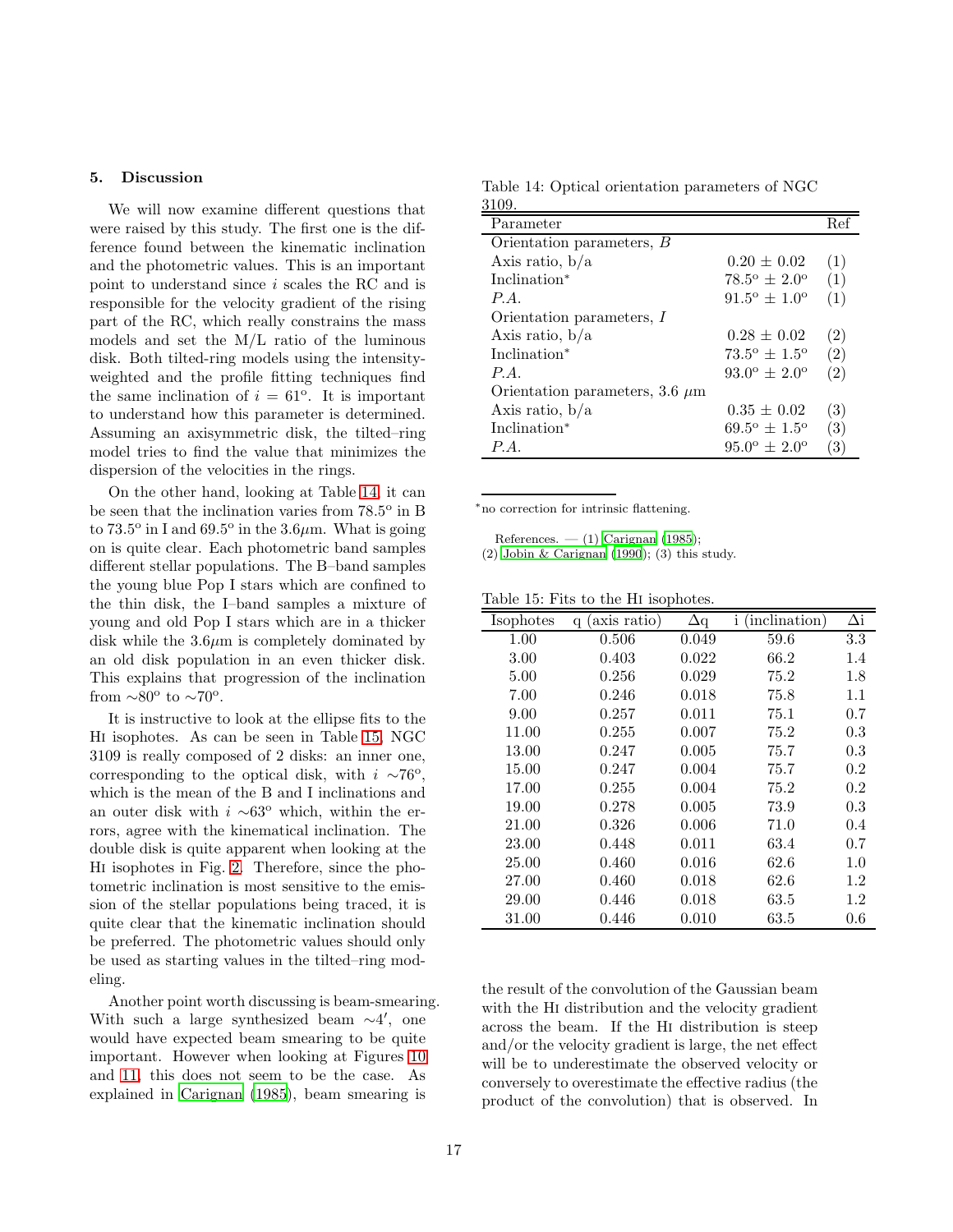the case of NGC 3109, the Hi distribution is fairly flat across the beam and the velocity gradient of that galaxy is very small. Those two properties render the beam smearing negligible. Should we be observing another galaxy with a step velocity gradient and/or a steep radial Hi distribution, beam smearing would be important.

Let us now turn to the mass models. First, the results of the DM ISO models for both RCs confirm the previous results that it provides an almost perfect fit to the observed kinematics with the difference that the KAT–7 model has a more massive Hi disk. As expected, this translates in a smaller stellar disk M/L value for the KAT–7 data. In both cases, the mass–to–light ratio found for the disk is compatible with population synthesis models. The NFW models again fail to reproduce the kinematics. In the inner kpc, the velocities are overestimated by a large factor, despite an unphysical M/L ratio of 0 for the stellar disk. In the DM halo paradigm, clearly NGC 3109 has a cored and not a cuspy halo, at least at the present epoch.

What about the MOND models ? Twenty-five years ago, [Sanders \(1986\)](#page-24-9) pointed out that the MOND mass of NGC 3109 predicted using Milgrom's suggested value for  $a_0$  was  $5 \times 10^8$  M<sub> $\odot$ </sub>, thus larger than the Hi mass using the larger distance estimates known at the time between 1.7 to 2.6 Mpc [\(Carignan 1985\)](#page-23-2). This is not the case anymore with the smaller well determined distance of 1.3 Mpc, but still our determined Hi mass with KAT–7 is less than 10% smaller than this MOND mass, which implies unphysically small M/L values for the stars in the case where the fits have been improved letting the constant  $a_0$  free to vary.

When [Begeman, Broeils & Sanders \(1991](#page-23-6)) produced a MOND model using the [Jobin & Carignan](#page-23-3) [\(1990\)](#page-23-3) VLA data, they argued that they could not get a good fit because the VLA data was missing a substantial part of the flux and that the Hi mass had to be multiplied by 1.67 to get a reasonable fit. However, since the KAT–7 data retrieve all the NGC 3109 flux, this cannot be used as an argument with the present data which convincingly show that MOND cannot reproduce the observed kinematics of NGC 3109 with physically acceptable parameter values. Unless some other explanation can be found, the KAT–7 data surely challenge the MOND theory.

What about the possible interaction between the Magellanic-type spiral NGC 3109 and the dIrr/dSph Antlia, suggested by the Hi isophotes being slightly elongated ? The high surface brightness sensitivity of the KAT-7 observations allow us to trace the lopsidedness of NGC 3109 to larger radii, however there is no further obvious evidence of an interaction with Antlia, leaving the question open for further investigation. NGC 3109 has a systemic velocity of 404 km s<sup> $-1$ </sup> while Antlia has 360 km s−<sup>1</sup> . [Aparicio et al. \(1997](#page-23-34)) calculated the physical separation between NGC 3109 and Antlia to be between 29 and 180 kpc, with a maximum separation of 37 kpc for the pair to be bound.

The situation for the Local Group dwarfs can guide us. [Grcevich & Putman \(2009](#page-23-35)) showed clearly that the majority of dwarf galaxies within 270 kpc of the Milky Way or Andromeda are undetected in H<sub>I</sub> (<  $10^4$  M<sub> $\odot$ </sub> for the Milky Way dwarfs), while those further than 270 kpc are predominantly detected with masses  $10^5$  to  $10^8$  M<sub>☉</sub> (Antlia has an HI mass of  $\sim 10^6$  M<sub>⊙</sub>) meaning the nearby ones must have been stripped of their gas. While the halo of NGC 3109 is not as large as the Milky Way halo, if a close encounter had happened in the past, it is quite likely that Antlia would also have been stripped of its gas.

Nevertheless, some kind of interaction really seems to have taken place, as shown by the Hi isophotes of the two galaxies pointing toward each other. However, in view of the large difference in masses between the two systems and the absence of any external traces of such an interaction, it is believed that the internal kinematics of NGC 3109 cannot have been severely altered.

Anyway, if such an interaction did take place, it would be more the rule than the exception. Massive galaxies usually have a significant population of gas-rich dwarf companions and interaction with these will show kinematic and morphological signatures in the extended HI disks [\(Mihos et al. 2012\)](#page-24-23) such as warps, plumes, tidal tails, high-velocity clouds (e.g. [Hibbard et al.](#page-23-36) [2001;](#page-23-36) [Sancisi et al. 2008\)](#page-24-24) or even stellar streams [\(Lewis et al. 2013\)](#page-23-37). Galaxies are said to be embedded in the cosmic web, seen in the ΛCDM numerical simulations [\(Springel, Frenk &White](#page-24-25) [2006\)](#page-24-25). Such signatures of interaction have been studied close to massive galaxies such as the interconnecting network in the M81/M82 system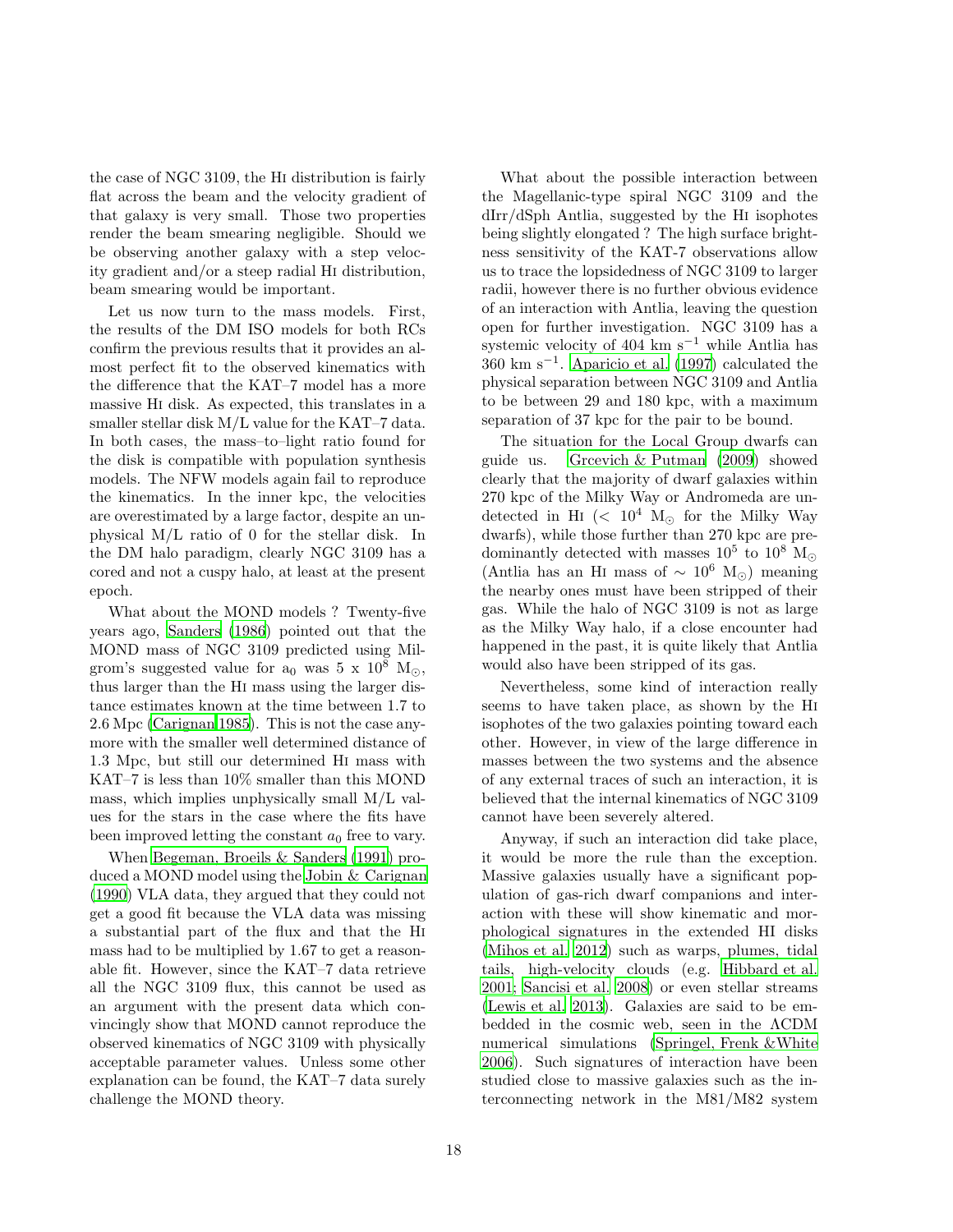[\(Yun, Ho & Lo 1994\)](#page-24-26) or the tidal tail in the Leo triplet [\(Haynes, Giovanelli & Roberts 1979\)](#page-23-38). More recently, [Mihos et al. \(2012\)](#page-24-23) using the Green Bank Telescope (GBT) found a plume in the outer disk of M101 with a peak column density of 5 x 10<sup>17</sup> cm−<sup>2</sup> and two new Hi clouds close to that plume with masses of  $\sim 10^7$  M<sub>☉</sub>. While KAT–7 would not have detected such low column densities, it is interesting to look at our detection cloud mass limit.

To calculate a characteristic Hi mass sensitivity, we assume that low–mass clouds would be unresolved in our beam and use the relation [\(Mihos et al. 2012\)](#page-24-23):

$$
(\frac{\sigma_M}{M\odot}) = 2.36 \times 10^5 (\frac{D^2}{\text{Mpc}})(\frac{\sigma_s}{\text{Jy}})(\frac{\Delta V}{\text{km s}^{-1}}) \quad (16)
$$

where D is the distance,  $\sigma_s$  is the rms noise in one channel and  $\Delta V$  is the channel width. This means that our  $3\sigma$  cloud mass detection limit is around 5–6 x  $10^3$  M<sub> $\odot$ </sub> at the distance of NGC 3109. We should thus have easily detected similar clouds like the ones observed around M101, if they had been present.

## <span id="page-18-0"></span>6. Summary and conclusions

The first Hi spectral line observations with the prototype radio telescope KAT–7 have been presented. The high sensitivity of KAT–7 to large scale, low column density emission comes not only from its compact configuration, but also from its very low T<sub>sys</sub> receivers. With ∼25 hours of observations per pointing, surface densities of 1.0 x  $10^{19}$  atoms cm<sup>-2</sup> were reached, which could be improved when the telescope will be fully commissioned, since the theoretical noise was not reached with the present dataset.

The main results from this study are:

- A total HI mass of  $4.6 \times 10^8$  M<sub> $\odot$ </sub> is measured for NGC 3109, using our adopted distance of 1.3 Mpc. This H<sup>i</sup> mass, which is <sup>∼</sup>40% larger than the values calculated using VLA observations, is surely a better estimate of the total Hi mass of NGC 3109 since KAT– 7 is sensitive to the large scales for which the VLA is not.
- The H<sup>i</sup> disk extends over a region of 58′ (EW)

x 27′ (NS) down to a limiting column density of 1.0 x  $10^{19}$  atoms cm<sup>-2</sup>.

- The HI distribution is lopsided with more Hi on the SW approaching side. Because of this, no intensity-weighted velocity is derived from the global profile but rather a mid-point velocity of  $404 \pm 2$  km s<sup>-1</sup>, believed to be more representative of the systemic velocity of NGC 3109. Profile widths of  $\Delta V_{50} = 118 \pm 4$  km s<sup>-1</sup> and  $\Delta V_{20} =$  $133 \pm 3$  km s<sup>-1</sup> are derived.
- VLA-ANGST data were used to derive the Hi properties of the dSph/dIrr Antlia, since the spatial resolution of KAT–7 is too low to study this dwarf system. A total Hi mass of 1.5 x 10<sup>6</sup> M<sub>☉</sub> is measured for our adopted distance of 1.31 Mpc. An intensity-weighted mean velocity of  $360 \pm 2$  km s<sup>-1</sup> is derived along with a  $\Delta V_{50} = 23 \pm 3$  km s<sup>-1</sup> and a  $\Delta V_{20} = 33 \pm 3$  km s<sup>-1</sup>.
- A tilted–ring model was obtained for the high velocity resolution VLA–ANGST data of NGC 3109. As on the Hi total intensity map, it can be seen that the warp is more important on the approaching side. The RC found is nearly identical to the one derived by [Jobin & Carignan \(1990\)](#page-23-3) which had a velocity resolution of <sup>∼</sup>10 km s<sup>−</sup><sup>1</sup> . Because the latter study provides correction for asymmetric drift, it was preferred for the mass model analysis.
- Rotation curves from the KAT–7 data of NGC 3109 were derived from two different types of analysis: an intensity–weighted moment analysis and a Gauss–Hermite polynomial profile fitting. Both data sets give essentially the same result with  $V_{sys} = 405$  km  $s^{-1}$  and mean  $PA = 96^{\circ}$  and  $i = 61^{\circ}$ , with very little difference between the approaching and the receding side. The KAT–7 RCs agree very well with the VLA data in the inner parts while allowing to extend the rotation data by a factor of 2 out to 32′ . Since the moment analysis data allow us to derive the RC further out, it was used for the mass models.
- The observationally motivated DM ISO model reproduces very well the observed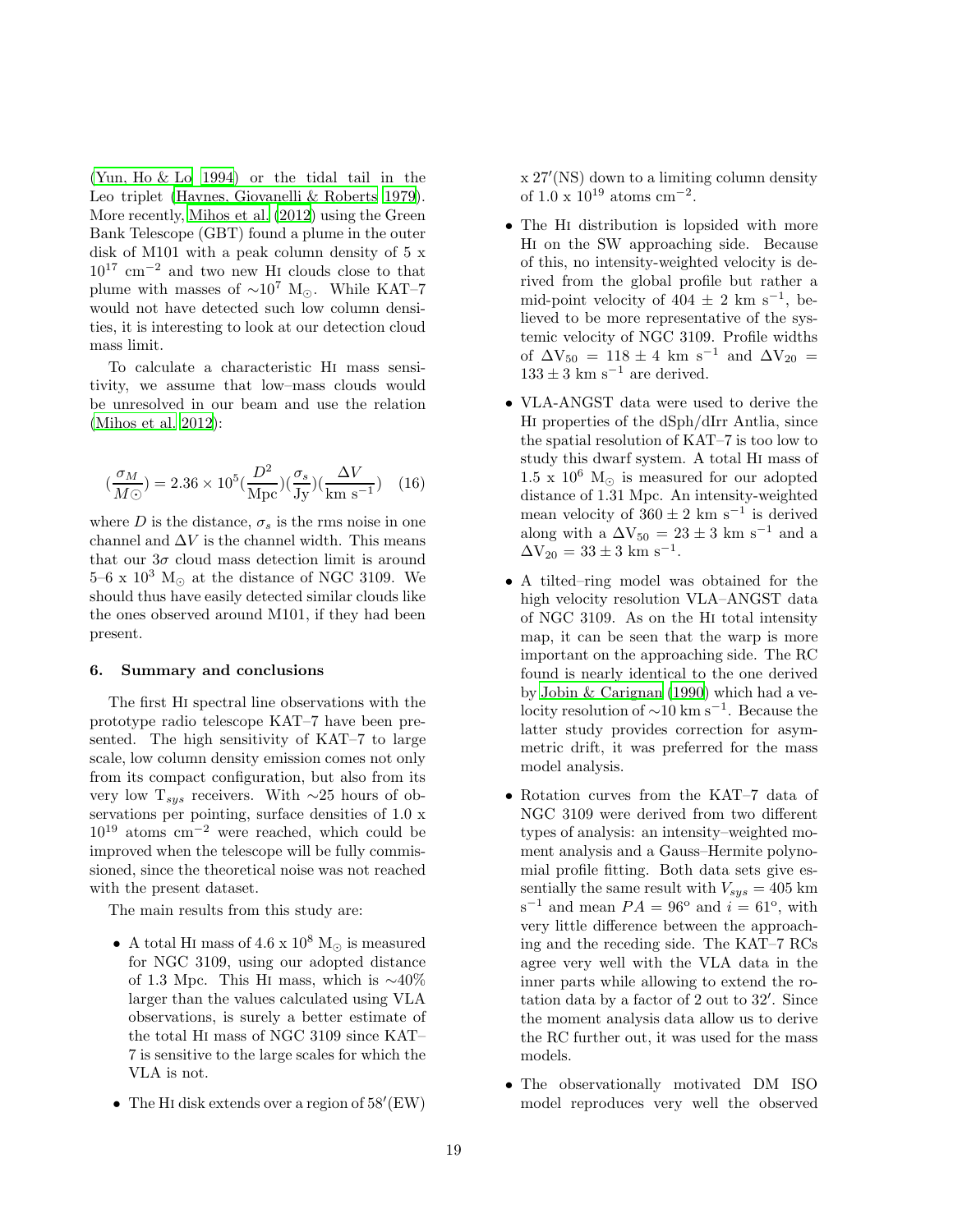RCs of both the [Jobin & Carignan \(1990\)](#page-23-3) and the KAT–7 data while a cosmologically motivated NFW model gives a much poorer fit, especially in the very inner parts. Because of the high spatial and velocity resolutions data available and the very small errors on those velocities, this cannot be attributed to poor data. NGC 3109 definitely has a cored and not a cuspy DM halo.

- While it is clear that having the proper gas distribution has reduced the discrepancies between the observed RC and the MOND models, the unreasonable (M/L) and large  $a_0$  values obtained lead us to conclude that we cannot get acceptable MOND models for NGC 3109. The distance being so well determined with very small errors from Cepheids observations and the Hi mass so well constrained by the KAT–7 observations, uncertainties on these two values cannot explain why the MOND models fail to reproduce the observed kinematics with reasonable parameters.
- Besides some elongation of the outer isophotes, already seen in previous observations, no further evidence is found for past encounter and/or interaction between the Magellanictype spiral NGC 3109 and the dSph/dIrr Antlia.

Our findings for NGC 3109 are not an isolated case. Recently, Sánchez–Salcedo, Hidalgo–Gamez & Martinez–Garcia [\(2013\)](#page-24-27) studied a sample of slowly rotating gas– rich galaxies in the MOND framework. These are again galaxies in the full low acceleration MOND regime. They found at least five such systems (especially NGC 4861 and Holmberg II) that deviate strongly from the MOND predictions, unless their inclinations and distances differ strongly from the nominal values. In the case of NGC 3109, those two parameters are much more constrained which makes it harder to reconcile MOND with the observed kinematics.

Those observations obtained with KAT-7 have shown that despite its relatively small collecting area (7 x 12 m antennae), this telescope really has a niche for detecting large scale low emission over the ∼1 <sup>o</sup> FWHM of its antennae. It should be kept in mind that this telescope was built primarily as a

testbed for MeerKAT and the SKA such that any scientific result that can be obtained is a bonus. While most of the extragalactic Hi sources would be unresolved by the ∼4 ′ synthesized beam, many projects such as this one on NGC 3109 can be done on nearby very extended objects such as Local Group galaxies or galaxies in nearby groups like Sculptor.

We thank all the team of SKA South Africa for allowing us to get scientific data during the commissioning phase of KAT–7 and are grateful to the ANGST team for making their reduced VLA data publicly available. CC's work is based upon research supported by the South African Research Chairs Initiative (SARChI) of the Department of Science and Technology (DST), the Square Kilometer Array South Africa (SKA SA) and the National Research Foundation (NRF). The research of BF, KH, DL & TR have been supported by SARChI, SKA SA and National Astrophysics and Space Science Programme (NASSP) bursaries.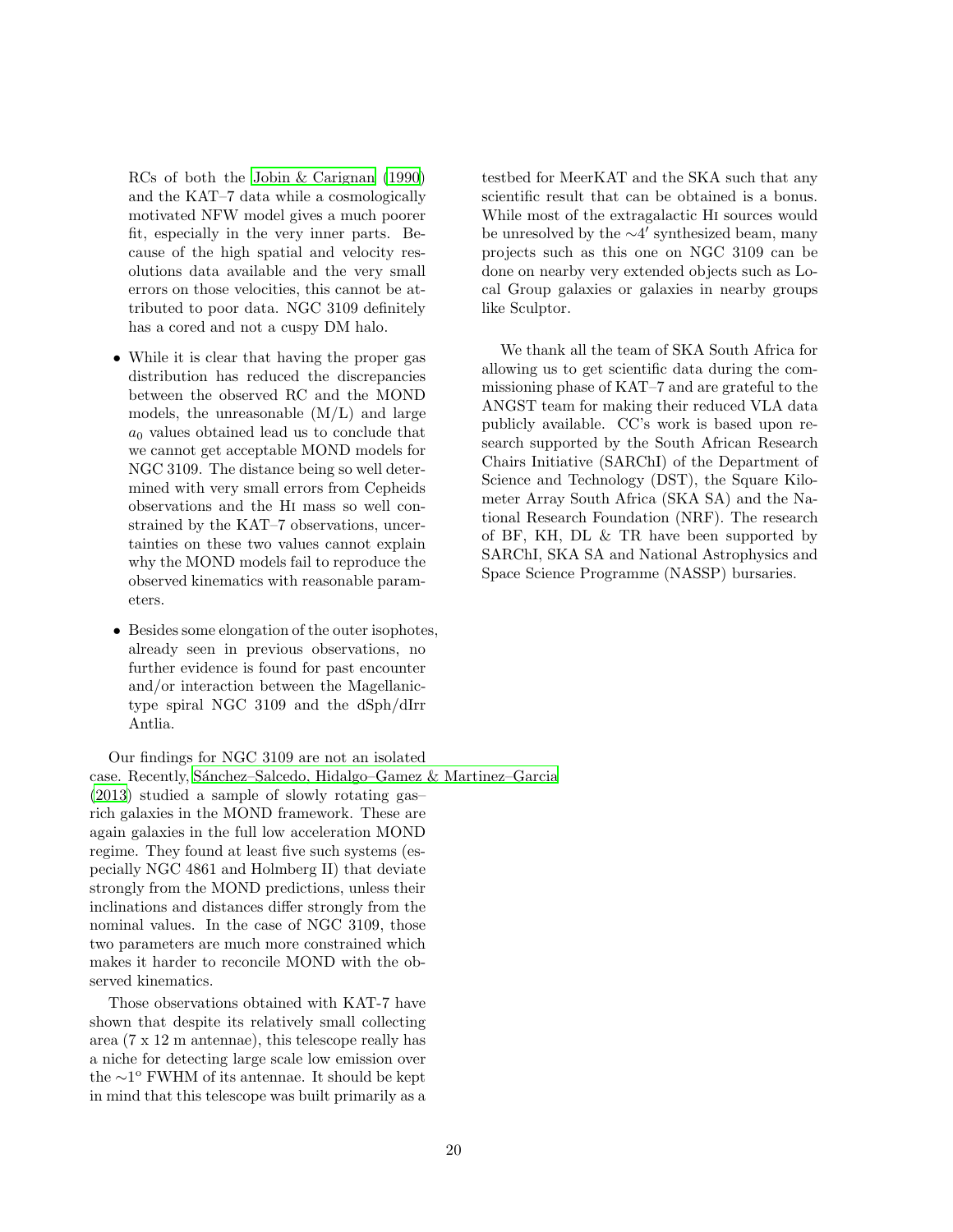## A. Appendix: Other galaxies in the field

## A.1. ESO 499-G037 (UGCA 196)

ESO 499-G037 is a SAB(s)d spiral [\(de Vaucouleurs et al. 1991\)](#page-23-0). It has very bright Hii regions and star formation activity, as seen in the GALEX image [\(de Paz et al. 2007\)](#page-23-39). Fig. [16](#page-21-0) shows the Hi intensity map, superposed on an optical image. We see that the H<sup>i</sup> disk has a diameter of <sup>∼</sup>12.5′ , nearly 4 times the optical size [\(de Vaucouleurs et al. 1991](#page-23-0)). Because of the low spatial resolution of the KAT–7 data, these observations do not allow to derive a proper RC.

Fig. [17](#page-21-1) shows the global profile of ESO 499-G037. From it, a systemic velocity of  $953 \pm 3$  km s<sup>-1</sup> is found, similar to the HIPASS determination of  $954 \pm 5$  km s<sup>-1</sup> [\(Koribalski et al. 2004](#page-23-40)) and the value of  $955$  $\pm$  1 km s<sup>-1</sup> determined by [Barnes & de Blok \(2001\)](#page-23-7). Velocity widths of  $\Delta V_{50} = 184 \pm 4$  km s<sup>-1</sup> and  $\Delta V_{20}$  $= 200 \pm 4$  km s<sup>-1</sup> are derived. A total flux of 51.7  $\pm$  5.2 Jy km s<sup>-1</sup> is measured, which is ∼25% larger than the HIPASS flux of  $40.2 \pm 4.2$  Jy km s<sup>-1</sup> but consistent with the value of  $49 \pm 2$  Jy km s<sup>-1</sup> from [Barnes & de Blok \(2001](#page-23-7)), also using the Parkes multi–beam system, or the Green Bank value of  $48.4 \pm 2.4$ Jy km  $s^{-1}$  [\(Springob et al. 2005\)](#page-24-28).

#### A.2. ESO 499-G038 & the Hi cloud

ESO 499-G038 is a late–type Sc galaxy with, as can be seen in Fig. [18,](#page-22-0) a very extended Hi component and a likely associated HI cloud to the NW, as shown by the faintest contour at  $2.5 \times 10^{18}$  cm<sup>-2</sup>. While the velocity field shows clear rotation, it is not possible to say more about the kinematics with the present data. Our spatial resolution is sufficient, however, to nearly resolve the two components in the global Hi profile shown in Fig. [19.](#page-22-1)

We measured a systemic velocity of 871  $\pm$  4 km s<sup>-1</sup> for ESO 499-G038 and 912  $\pm$  5 km s<sup>-1</sup> for the HI cloud. These are surely better estimates then the values of  $885 \pm 5$  km s<sup>-1</sup> [\(Koribalski et al. 2004\)](#page-23-40) and 888 <sup>±</sup> 3 km s<sup>−</sup><sup>1</sup> [\(Barnes & de Blok 2001\)](#page-23-7) given for the systemic velocity of ESO 499-G038 from their unresolved multi—beam profiles. Fluxes of 9.4  $\pm$ 0.9 and 1.5  $\pm$  0.2 Jy km s<sup>-1</sup> are measured for the galaxy and the cloud. This can be compared to  $9.5 \pm 2$  [\(Koribalski et al. 2004\)](#page-23-40) and  $11.4 \pm 1$  Jy km s<sup>-1</sup> [\(Barnes & de Blok](#page-23-7) [2001\)](#page-23-7) from the unresolved Parkes' spectra.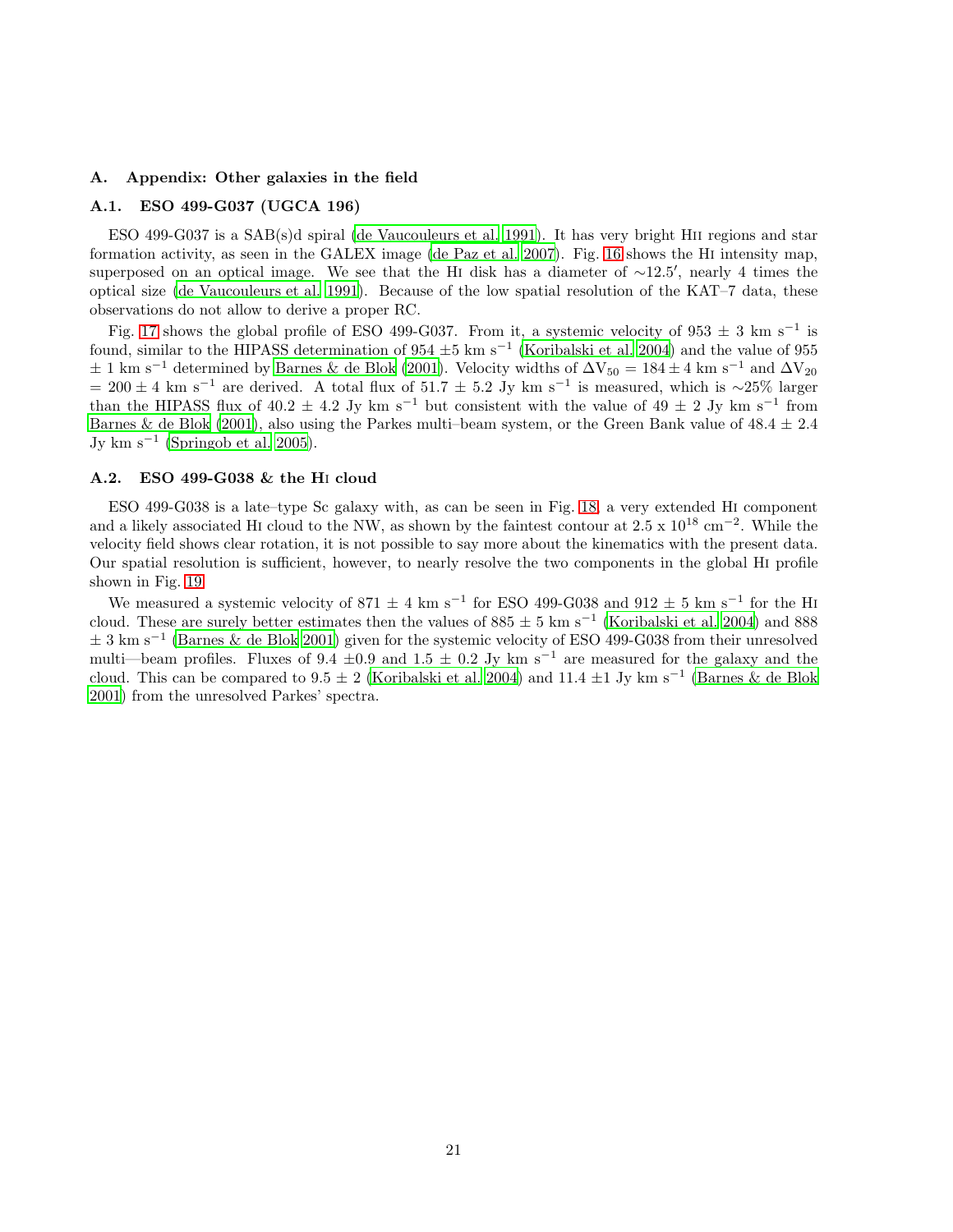![](_page_21_Figure_0.jpeg)

<span id="page-21-0"></span>Fig. 16.— KAT–7 data on ESO 499-G037. The Hi emission is superposed on a DSS B image The contours are 0.1, 0.2, 0.4, 0.8, 1.6, 3.2,  $6.4 \times 10^{20}$  atoms cm<sup>-2</sup>.

![](_page_21_Figure_2.jpeg)

<span id="page-21-1"></span>Fig. 17.— Global Hi profile for ESO 499–G037.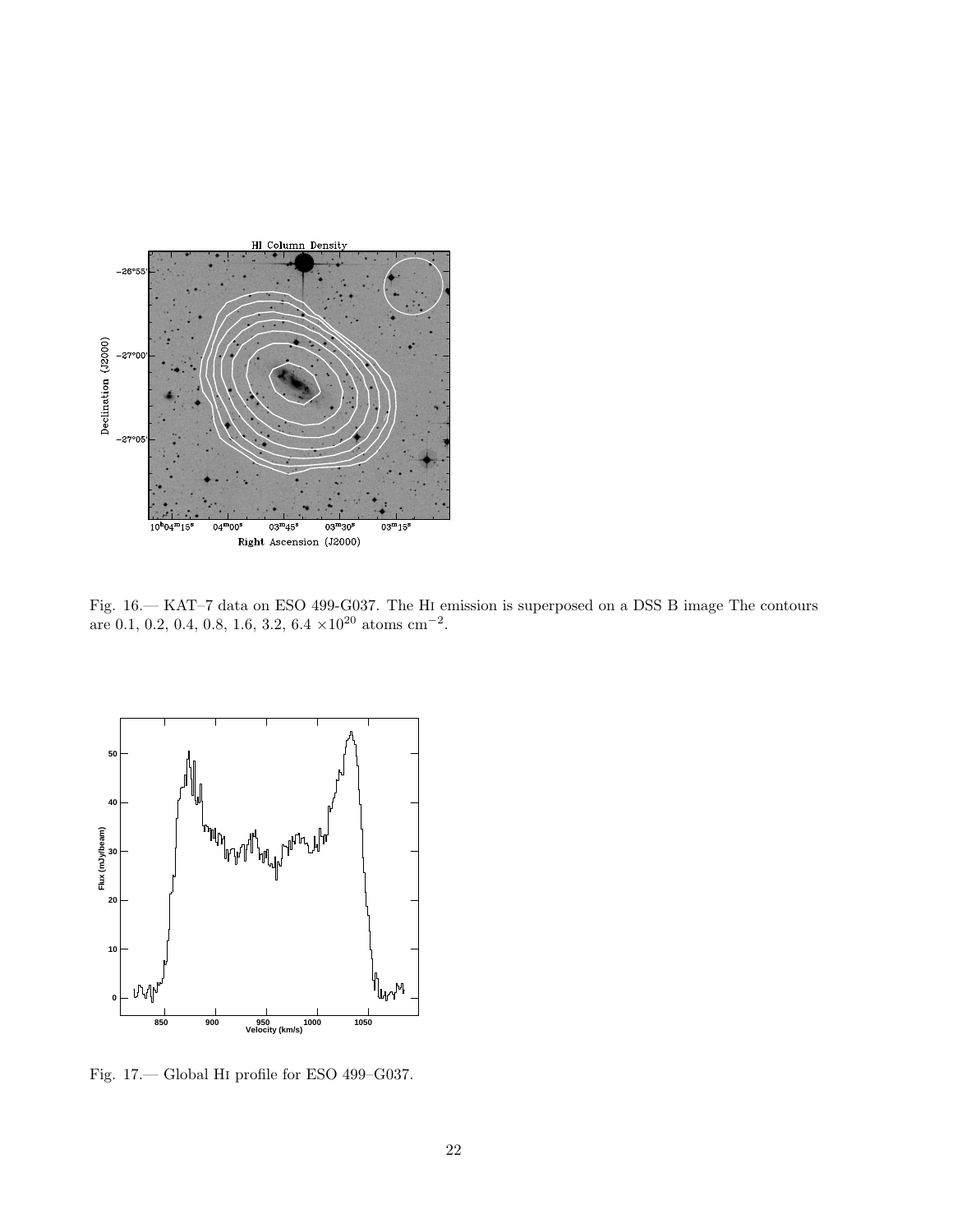![](_page_22_Figure_0.jpeg)

<span id="page-22-0"></span>Fig. 18.— KAT–7 data on ESO 499-G038. The Hi emission of the galaxy and the cloud to the NW are superposed on a DSS B image. The contours are 0.025, 0.1, 0.2, 0.4, 0.8,  $1.6 \times 10^{20}$  atoms cm<sup>-2</sup>.

![](_page_22_Figure_2.jpeg)

<span id="page-22-1"></span>Fig. 19.— Global HI profile for ESO 499–G038 ( $\sim 870 \text{ km s}^{-1}$ ) and the cloud to the NW ( $\sim 910 \text{ km s}^{-1}$ ).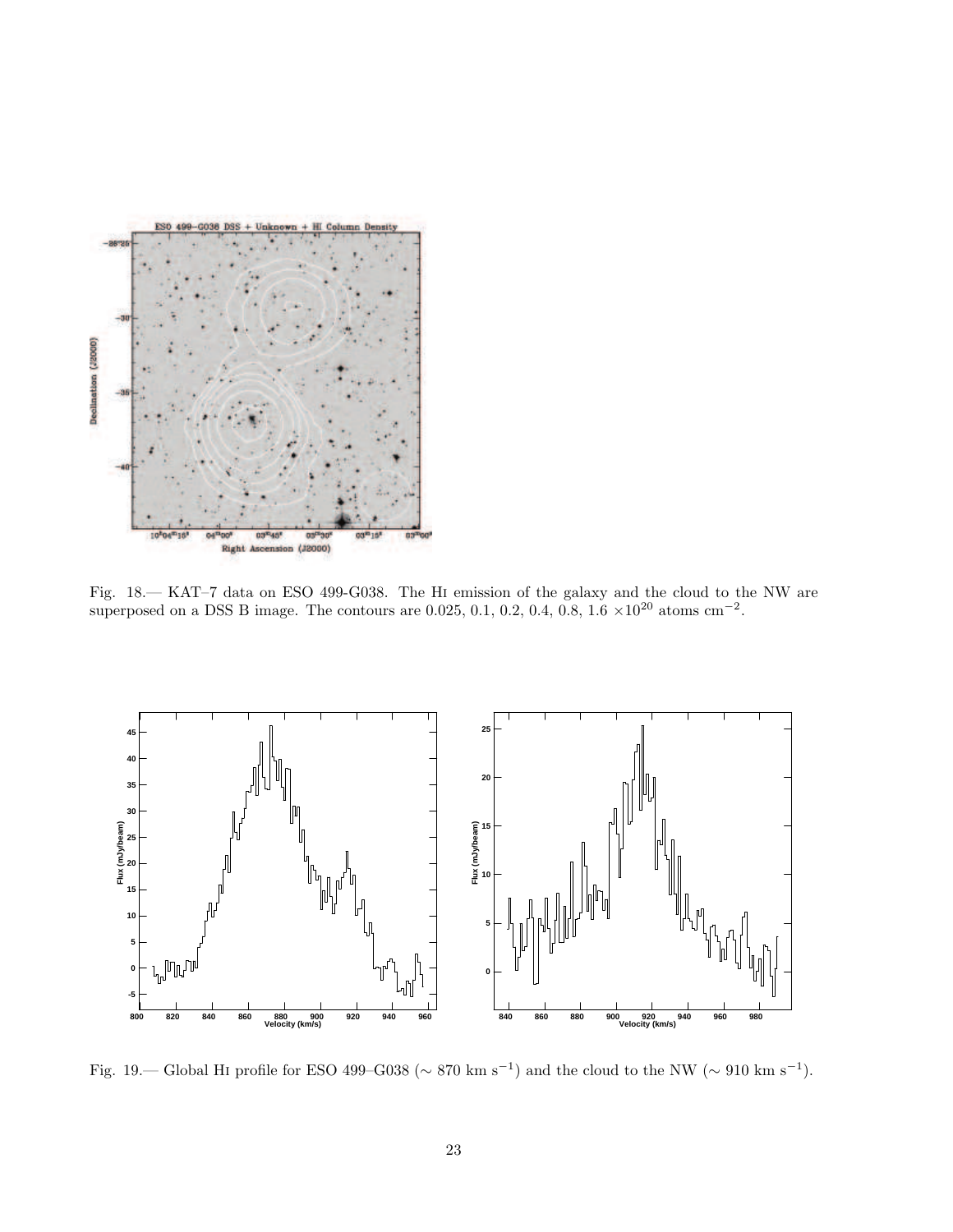#### REFERENCES

- <span id="page-23-34"></span>Aparicio, A., Dalcanton, J. J., Gallart, C., & Martinez-Delgado, D. 1997, AJ, 114, 1447
- <span id="page-23-7"></span>Barnes, D. G., & de Blok, W. J. G. 2001, AJ, 122, 825

<span id="page-23-15"></span>Begeman, K. G. 1989, A&A, 223, 47

- <span id="page-23-6"></span>Begeman, K. G., Broeils, A. H., & Sanders, R. H. 1991, MNRAS, 249, 523
- <span id="page-23-31"></span>Bell, E. F., & de Jong, R. S. 2001, ApJ, 550, 212
- <span id="page-23-4"></span>Blais–Ouellette, S., Amram, P., & Carignan, C. 2001, AJ, 121, 1952
- <span id="page-23-32"></span>Bottema, R., Pestana, J. L. G., Rothberg, B., & Sanders, R. H. 2002, A&A, 393, 453

<span id="page-23-2"></span>Carignan, C. 1985, AJ, 299, 59

- <span id="page-23-30"></span>Carignan, C., & Freeman, K. C. 1985, ApJ, 294, 494
- <span id="page-23-18"></span>Carignan, C., Freeman, K.C., 1988, ApJ, 332, L33
- <span id="page-23-19"></span>Carignan, C., Purton, C., 1998, AJ, 506, 125
- <span id="page-23-5"></span>Capaccioli, M., Piotto, G.,& Bresolin, F. 1992, AJ, 103, 1151
- <span id="page-23-16"></span>Côté, S., Carignan, C., & Freeman, K. C. 2000, AJ, 120, 3027
- <span id="page-23-20"></span>Côté, S., Carignan, C., Sancisi, R., 1991, AJ, 102, 904
- <span id="page-23-12"></span>Dean, J. F., & Davies, R. D. 1975, MNRAS, 170, 503
- <span id="page-23-23"></span>de Blok W.J.G. 2010, AdAst2010E, 5
- <span id="page-23-21"></span>de Blok W.J.G., McGaugh S.S., & Rubin V. C. 2001, AJ, 122, 2396
- de Blok W. J. G., McGaugh S. S., Bosma A., & Rubin V. C. 2001, ApJ, 552, L23
- <span id="page-23-39"></span>de Paz, A. G. et al. 2007, ApJS, 173, 185
- <span id="page-23-0"></span>de Vaucouleurs, G., de Vaucouleurs, A., Corwin, H. G., Jr, Buta, R. J., Paturel, G., & Fouqué, P. 1991, Third Reference Catalogue of Bright Galaxies, Vols. 1–3 (Berlin: Springer)

<span id="page-23-9"></span>de Villiers, M. 2007, A&A, 469, 793

<span id="page-23-14"></span>Epstein, E. E. 1964, AJ, 69, 490

<span id="page-23-28"></span>Famaey, B., & McGaugh, S. 2013, arXiv1301.0623

- <span id="page-23-11"></span>Fouqu´e, P., Bottinelli, L., Durand, N., Gouguenheim, L., & Paturel, G. 1990, A&AS, 86, 473
- <span id="page-23-27"></span>Governato, F. et al. 2010, Nature, 463, 203
- <span id="page-23-24"></span>Governato, F. et al. 2012, MNRAS, 422, 1231
- <span id="page-23-35"></span>Grcevich, J., & Putman, M.E. 2009, ApJ. 696, 385
- <span id="page-23-8"></span>Grebel, E. K., Gallagher, J. S. III, & Harbeck, D. 2003, AJ, 125, 1926
- <span id="page-23-10"></span>Greisen, E. W. 2003, Astrophysics and Space Science Library, 285, 109
- <span id="page-23-38"></span>Haynes, M. P., Giovanelli, R., & Roberts, M. S. 1979, ApJ, 229, 83
- <span id="page-23-36"></span>Hibbard, J.E., van Gorkom, J. H., Rupen, M. P., & Schiminovich, D. 2001, in Gas and Galaxy Evolution (ASP Conf. Ser. 240) ed. J. E. Hibbard, M. P. Rupen & J. H. van Gorkom (San Francisco, CA: ASP), 657

<span id="page-23-13"></span>Huchtmeier, W. 1973, A&A, 22, 27

- Huchtmeier, W., Seiradakis, J. H., & Materne, J. 1980, A&A, 91, 341
- <span id="page-23-3"></span>Jobin, M., & Carignan, C. 1990, AJ, 100, 648
- <span id="page-23-29"></span>King, I. R. 1966, AJ, 71, 64
- <span id="page-23-40"></span>Koribalski, B. S. et al. 2004, AJ, 128, 16
- <span id="page-23-25"></span>Kuzio de Naray R., & Spekkens, K. 2011, ApJ, 741, L29
- <span id="page-23-26"></span>Kuzio de Naray R., Martinez, G.D., Bullock, J.S., & Kaplinghat, M. 2010, ApJ, 710, L161
- <span id="page-23-33"></span>Lake, G. 1989, ApJ, 345, L17
- <span id="page-23-17"></span>Lake, G., & Skillman, E. D. 1989, AJ, 98, 1274
- <span id="page-23-37"></span>Lewis, G. F. et al. 2013, ApJ, 763, 4L
- <span id="page-23-22"></span>Marchesini D., D'Onghia E., Chincarini G., Firmani C., Conconi P., Molinari E., & Zacchei A. 2002, ApJ, 575, 801

<span id="page-23-1"></span>Mateo, M. 1998, ARA&A, 36, 435